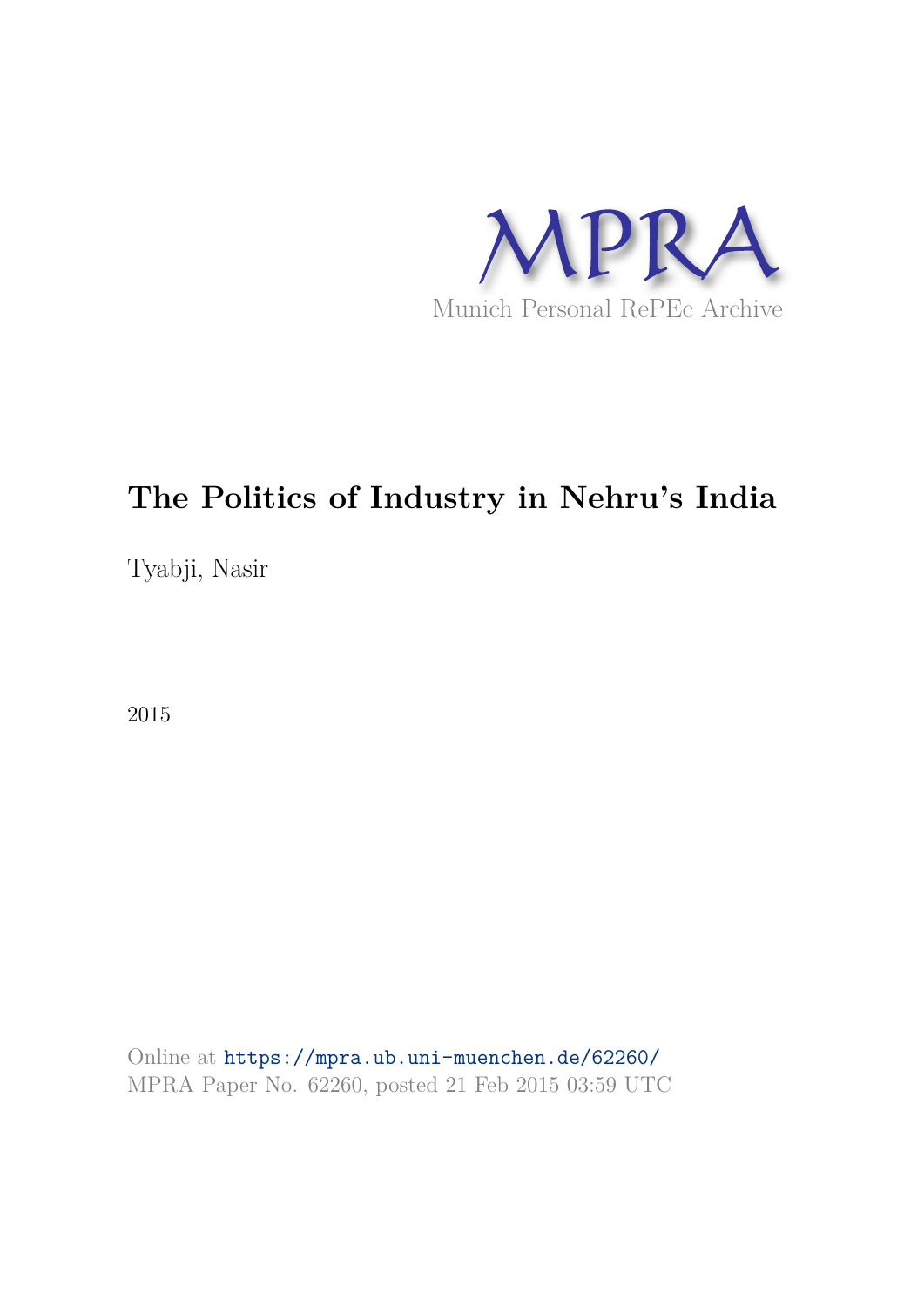## **NMML OCCASIONAL PAPER**

### **HISTORY AND SOCIETY**

**New Series 67**

### **The Politics of Industry in Nehru's India**

**Nasir Tyabji**

*Former Director and Professor, Centre for Jawaharlal Nehru Studies, Jamia Milia Islamia*



⊕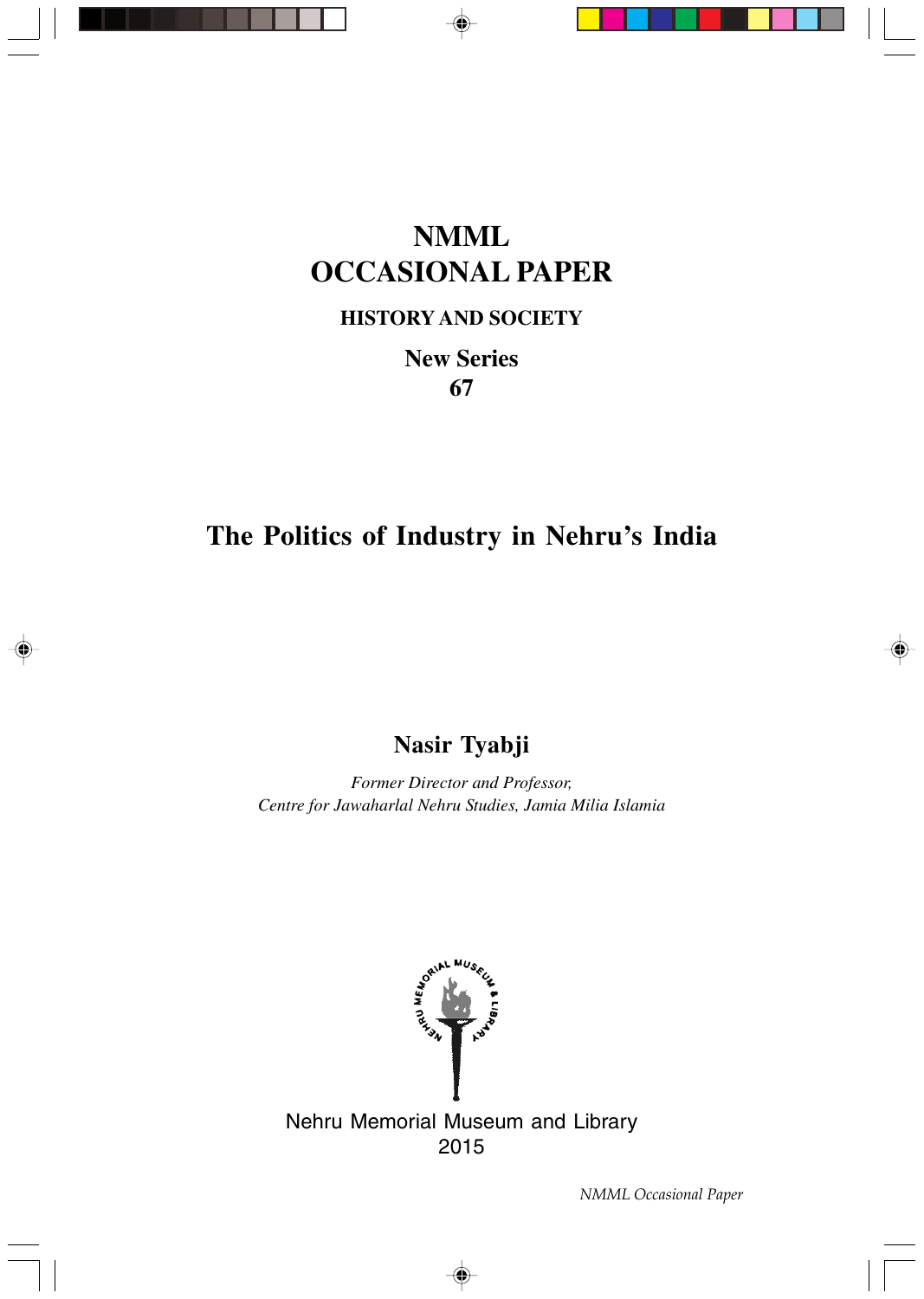#### © Nasir Tyabji, 2015

All rights reserved. No portion of the contents may be reproduced in any form without the written permission of the author. This Occasional Paper should not be reported as representing the views of the NMML. The views expressed in this Occasional Paper are those of the author(s) and speakers and do not represent those of the NMML or NMML policy, or NMML staff, fellows, trustees, advisory groups, or any individuals or organizations that provide support to the NMML Society nor are they endorsed by NMML. Occasional Papers describe research by the author(s) and are published to elicit comments and to further debate. Questions regarding the content of individual Occasional Papers should be directed to the authors. NMML will not be liable for any civil or criminal liability arising out of the statements made herein.

#### *Published by*

Nehru Memorial Museum and Library Teen Murti House New Delhi-110011

e-mail : ddnehrumemorial@gmail.com

ISBN : 978-93-83650-64-4

Price Rs. 100/-; US \$ 10

Page setting & Printed by : A.D. Print Studio, 1749 B/6, Govind Puri Extn. Kalkaji, New Delhi - 110019. E-mail : studio.adprint@gmail.com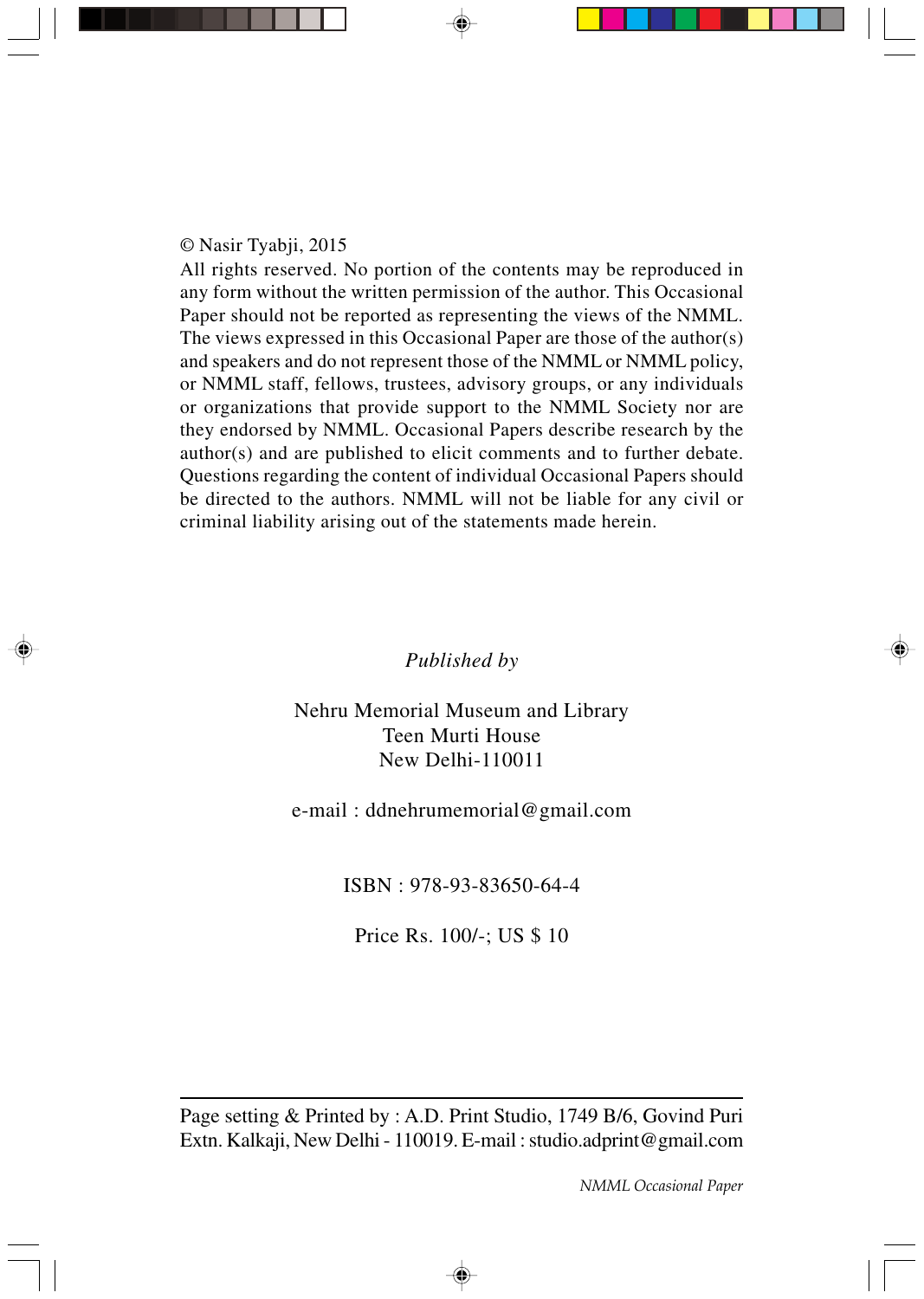### **The Politics of Industry in Nehru's India\* Nasir Tyabji**

From the mid-1960s onwards, up to the late 1980s, criticism had increasingly been voiced of state attempts in India to direct and regulate processes of economic development.<sup>1</sup> After the initiation of structural reforms in 1991, emphasis on the negative features of the policies followed during the years from 1947 to 1991 has virtually precluded serious analysis of any enduring gains from those policies. This is largely because current analysis abstracts from the distinctive problems that attempting post-war economic growth posed for countries situated in the Third World, such as India. Thus, the criticism has ignored any consideration of the crucial role of state-sponsored structural change, which accompanies economic growth (and industrial development, in particular) in predominantly agrarian societies.

Although the Indian economy was predominantly agrarian, it had specific features which made it possibly unique in the postwar world. With the development of the Indian cotton textile industry from the mid-19th century, and the involvement of Indians in large scale trading activities associated with the imperial industrialized economies, a (large scale) merchant and broker/intermediary community had crystallized.<sup>2</sup> The two world wars had allowed capital "accumulation" in other ways, including blackmarketing and swindling in government contracts.

<sup>\*</sup>An earlier version of this paper formed the basis for a presentation at NMML as a part of the Workshop on "Nehru's India" on 1 May 2014.

<sup>&</sup>lt;sup>1</sup> Streeten and Lipton (eds) (1968); Bhagwati and Desai (1970).

<sup>2</sup>The formation of the Federation of Indian Chambers of Commerce and Industry in 1927 was the organized expression of this consolidation.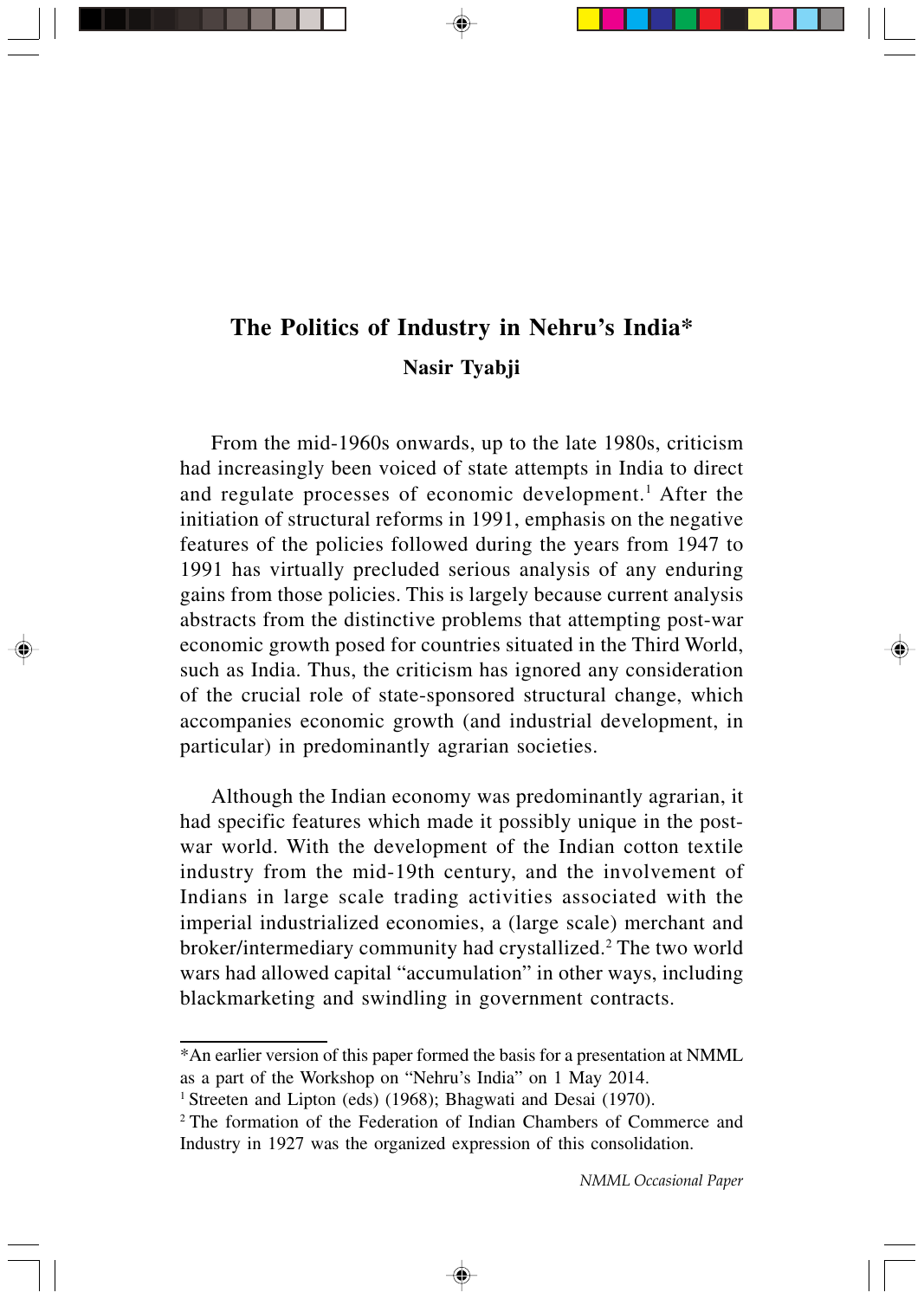During the Second World War, in particular, existing accumulations of money capital were further swollen by speculative activities, while entry into new industrial ventures which could have been facilitated by war time import restrictions which relieved the pressure from international competition were, as the response to the Roger and Grady Missions shows, actively discouraged.<sup>3</sup> With the repatriation of British interests in jute, engineering, and the plantations at the time of independence, and with a secure home market assured, the swindler and blackmarketeer "accumulations" were invested in the associated enterprises, particularly in Eastern India. Some of these accumulations were spent on acquiring managing agencies, while others were expended in buying large blocks of company equity.<sup>4</sup> A large number of very reputable firms thus came within the control of individuals or groups who had a tenuous connection with the industrial economy. The point to be emphasized here is that while the merchants and broker/intermediaries had an appreciation of the imperatives of an industrialization process, the other social groups had none.<sup>5</sup> They were overnight

⊕

<sup>&</sup>lt;sup>3</sup>The Roger Mission, led by Alexander Roger was sent by the British Ministry of Supply in 1940 to survey the development of Indian industry. While it attended the meeting of the Eastern Group Supply Council held in New Delhi in October 1940 and provided impetus to the formation of the Council, it could do little to ensure that Indian Industry had any substantial role in supplying defence requirements. Stevens (1941): 10, 15; Mitchell (1942): 18, fn 9; Birla (1944): 124. The Grady Mission was a technical survey team sent by the United States Government in early 1942 to assess the potential for developing Indian industry for war purposes. The Government of India's lukewarm response is described in Grazdanjev (1943) and Birla (1944).

<sup>4</sup> Goswami (1985): 245, Tables 4 and 5, show that the large-scale entry of Marwari controlled capital through the takeover of European companies took place between 1942 and 1945. Although he does not mention this, the initial impetus for the European exit probably came from the fears raised by the Japanese military advances into South East Asia.

<sup>&</sup>lt;sup>5</sup> The attitudes towards workers and the trade union movement, even amongst the long established Mumbai textile industrialists, is discussed in Chapter 4 "The Unexplored Sources of Competitive Advantage: Contests on the Indian Shopfloor" and Chapter 5 "Managing Production and Managing the Shopfloor" of Tyabji (2000).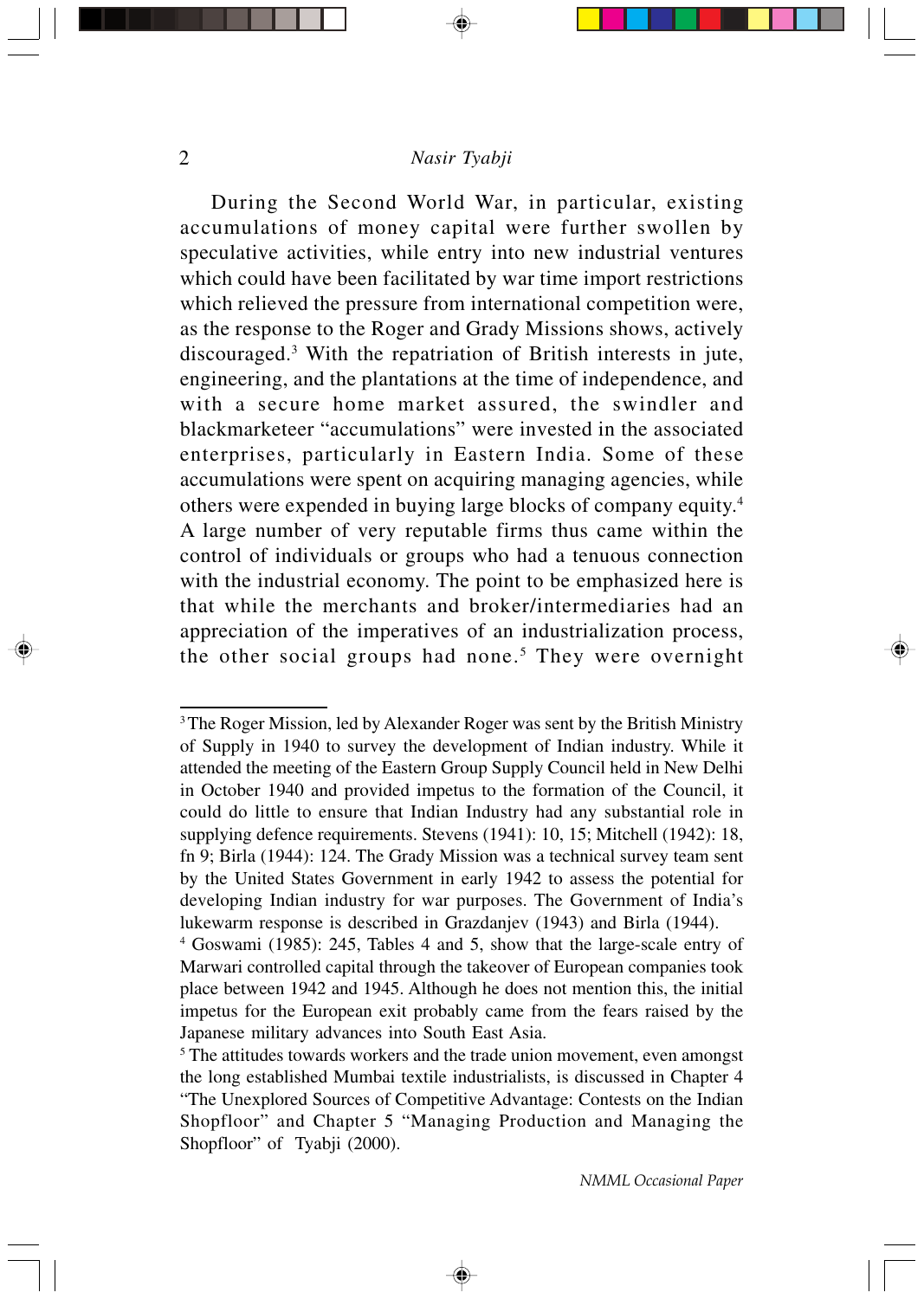transformed from members of slightly risqué social groups, into "captains of industry".

The years between 1947 and 1966, covering the period from independence to the end of the third Five Year Plan, provided the arena for the most acute debates over the content of industrial development. In essence, these controversies centred on the form of ownership and control of the industrial undertakings which were already in operation and those which were to be established. Primarily at issue, thus, were the roles of the public sector and of the private sector on the one hand, and of Indian and Foreign capital *within* the private sector, on the other. This paper is based, however, on the proposition that industrialization in India involved not only the establishment of new enterprises by individual businessmen, or even by the government. It required measures of social engineering by the State. It was not simply a question of the State entering the industrial field in areas of high risk or those involving long gestation periods and/or large volumes of capital, leaving other fields to private enterprise. State activity, whether in the area of industry proper, or in complimentary spheres, was essential to nurture the development of entrepreneurs with a truly "industrial" frame of mind.

The thrust of the argument presented in this paper is that it is this major challenge, of achieving a large task of social engineering, which faced the political executives of the Indian state when planned industrialization became the proclaimed objective. And it is this challenge, both economic and social, that should form the context of a historical evaluation of State initiatives. It was not recognized in the early examinations of the planning process, such as those by the National Planning Committee, nor by contemporary or subsequent academic commentators. In other words, this factor has been largely, if not entirely, overlooked in the discussion on Indian industrialization.

Levkovsky's work noted that in the colonial Indian context, there were marked differences to the processes underlying the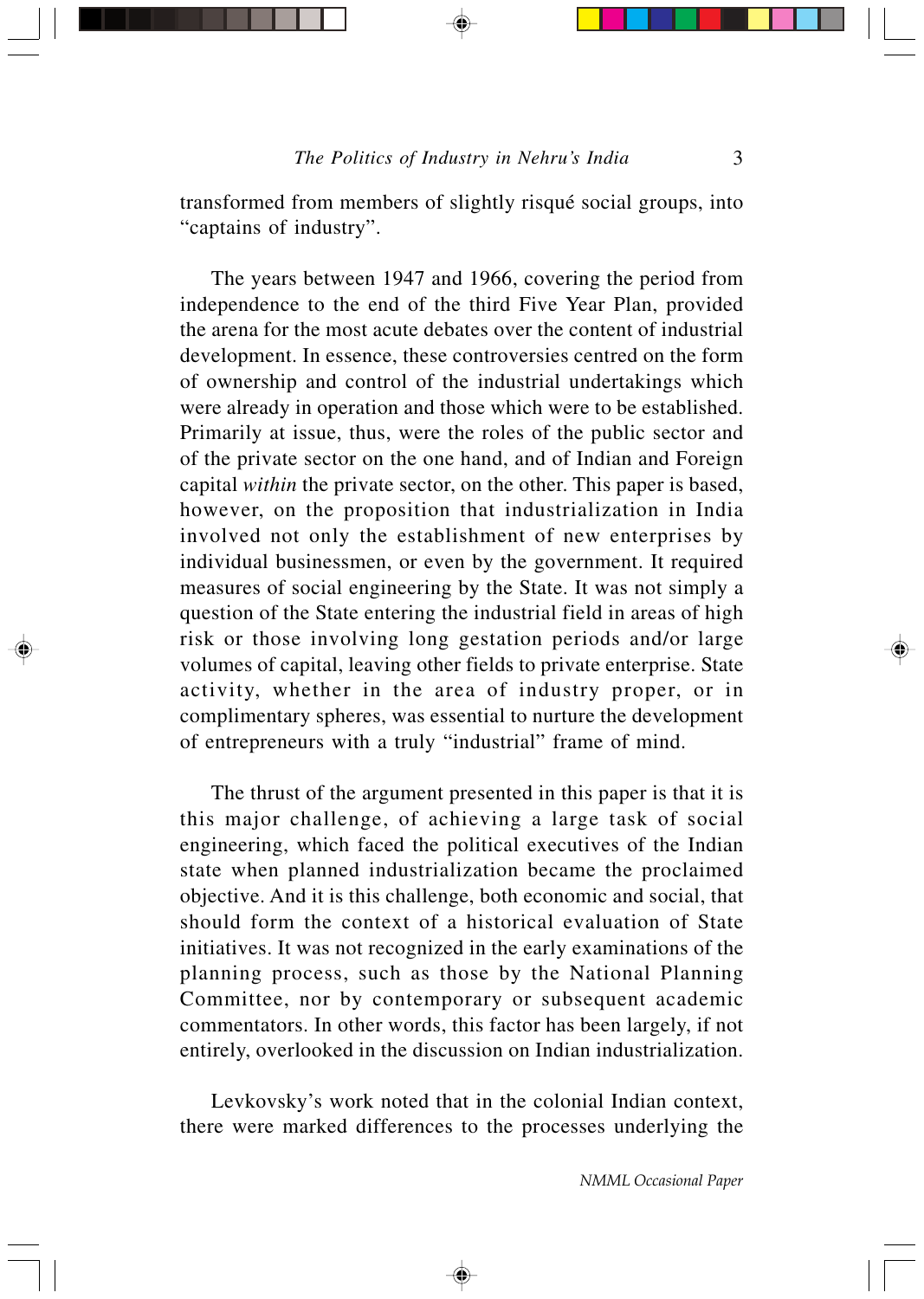Western European experience.<sup>6</sup> In India under colonial rule, the process of the emergence of the more complex forms of industrial organization, through the increasing division of labour demonstrated by the transition from independent artisanal production, to (manually operated) manufactories and finally to (power driven) factories, did not take place.<sup>7</sup> Factories emerged directly in the 19<sup>th</sup> century in a form of organization imported from Britain. However, while these institutions in Britain embodied concentration of industrial capital, in India, the factory form merely cloaked concentrations of merchant and usurer capital.<sup>8</sup> For a relatively long period, Levkovsky states, factory owners continued to engage in moneylending and trade alongside manufacturing operations. The process of an ever increasing concentration on manufacture, and in organized forms of trade and banking (as opposed to moneylending) was long drawn out. In fact, until the world economic crisis of 1929 to 1933, capital engaged in traditional trade and moneylending increased in absolute terms, though declining as a proportion of total nonagricultural economic activity.<sup>9</sup> Thus, while mercantile and usurious accumulations of money capital certainly formed the basis for the initiation of industrial enterprises, the influx of merchant and usury capital from associated enterprises continued alongside ongoing processes of industrial capital accumulation. Thus, even the growth of the assets in a manufacturing enterprise could not be taken to be entirely the result of industrial capital accumulation.<sup>10</sup> The critical point here is that if the *moment* in the process of development of industrial capitalism is to be assessed, the volume of capital invested in industrial enterprises can be only a proxy, though it is an important empirical measure.

This paper's analysis is based on the political economy premise that industrial capital, merchant capital, and usury capital are distinct forms of capital with identifiably different methods

⊕

<sup>6</sup> Levkovsky (1966): 44. See, also, Lamb (1955).

<sup>7</sup> Levkovsky (1966): 229.

<sup>8</sup> Levkovsky (1966): 229–30.

<sup>&</sup>lt;sup>9</sup> Levkovsky (1966): 231.

<sup>10</sup> Levkovsky (1966): 243–44.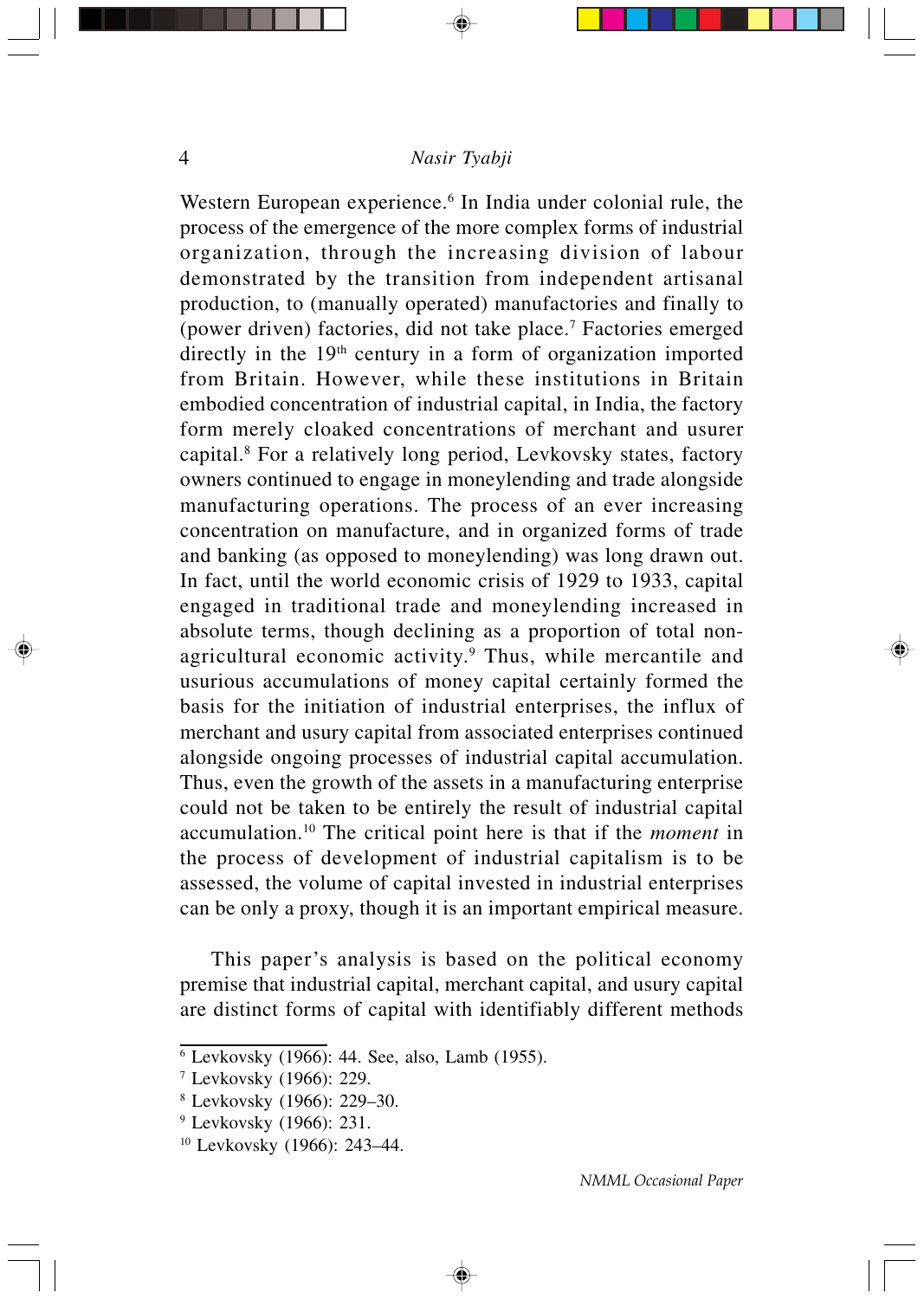of accumulation associated with each. While merchant capital expands through profits made in the buying and selling of commodities, usury capital grows through the interest on the loans advanced by the moneylender. Industrial capital is unique in that interspersed between the two merchant transactions, of the operations of buying raw materials and labour power and the selling of the manufactured commodities, is the critical stage of production. An index of the degree of industrial development is then provided by the relative importance of these three methods of accumulation within a given economy during a specific historical period. In situations such as those that Dobb had examined in Western Europe, with industrialization the importance of industrial capital increased secularly while that of merchant capital declined relatively.<sup>11</sup> Usury was also gradually reduced in importance with the decline in the role of peasantbased agriculture with its related phenomenon of low and precarious incomes. Capital engaged in commercial credit facilities geared both to production and consumption did, of course, become increasingly important, but this was decidedly an activity distinct to usury.

There have been substantial contributions to the understanding of India's industrial growth during the pre-independence period. Starting with Gadgil, Buchanan, Vera Anstey, and Wadia and Merchant in the pre-independence period, there were major additions to the scholarly literature from the 1970s onwards which all addressed, explicitly or otherwise, the question of the impact of colonialism on the historical record of industrialization.<sup>12</sup> The most distinctive feature that differentiated the approaches, otherwise quite varied, was one of the two underlying views: either that arrested development was an empirically demonstrable phenomenon with colonialism as its principal cause; or that colonialism, while a historical reality, played no empirically significant role in the development of Indian industry.

 $11$  Dobb (1963).

<sup>&</sup>lt;sup>12</sup> Gadgil (1971); Buchanan (1934); Anstey (1942); Wadia and Merchant (1957); Bagchi (1972); Ray (1979); Markovits (1985); Morris (1982); Roy (1999); Mukherjee (2002).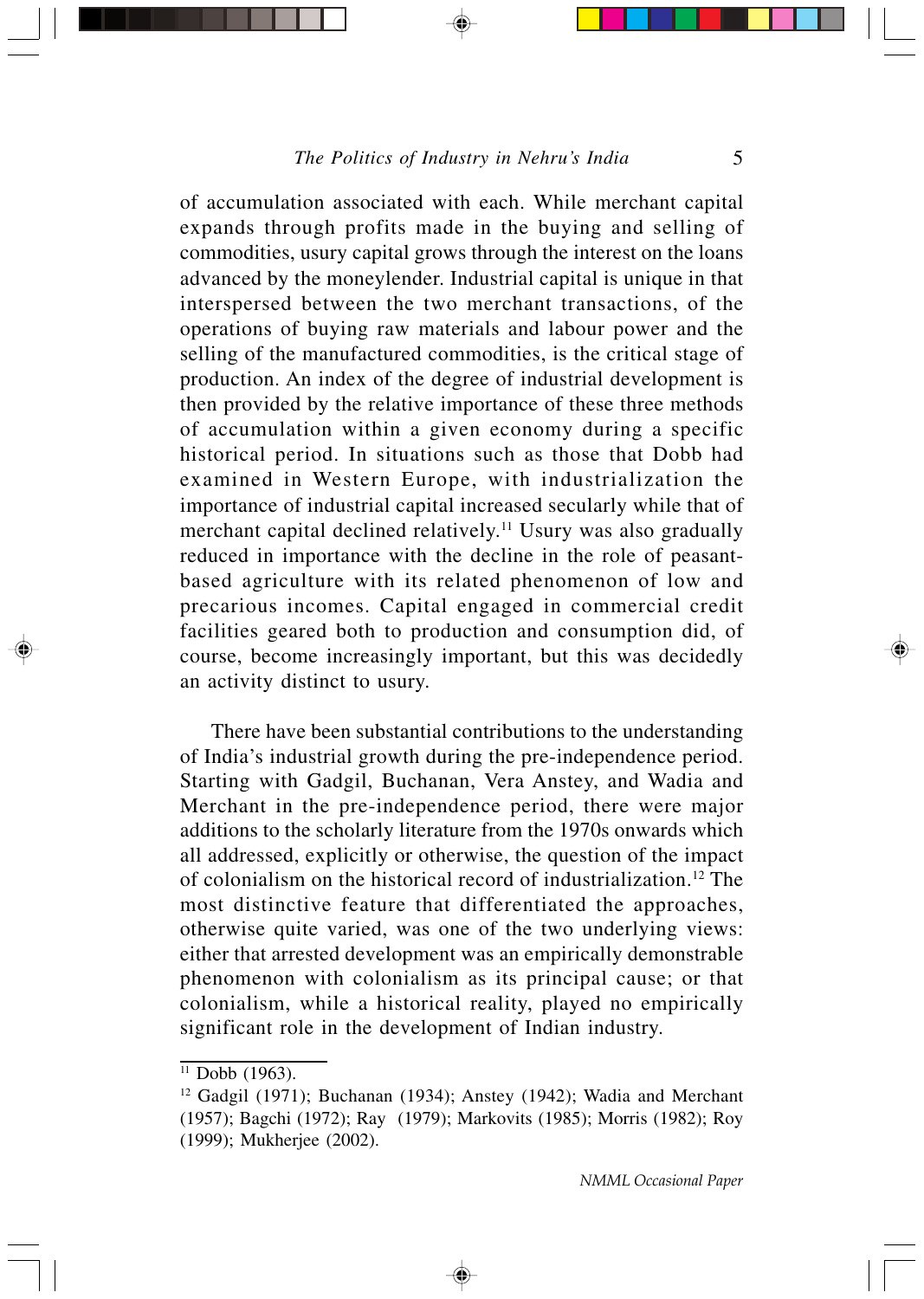Common to all these analyses, however much they differ in their approaches is, quite naturally, a focus on industry (in Buchanan's phrase, on capitalistic enterprise). Perhaps the only exception was Brimmer's analysis of the "setting" of entrepreneurship in India.<sup>13</sup> The institutional setting for entrepreneurship, in Brimmer's view, was not the industrial enterprise itself but the organization that actually held all operational control over it, the Managing Agency.

In fact, his analysis made clear that the issue was momentous for a serious study of Indian industrialization. It implied that if the *moment* (the precise stage) of development of industrial capital was to be truly assessed, it was to be clearly noted that the managing agency firm *was the firm* in the sense in which this term was known in institutional economics. If the firm was defined as the institutional setting in which entrepreneurial decisions were made, it was immediately clear why the managing agency should be so designated. To achieve the ends of expanding their capital, managing agents had generally made use of the joint stock form of organization for the companies launched to undertake actual production and trade. These latter companies were then to be considered as operating units of the central, decision-making unit, the managing agency firm.<sup>14</sup> To understand the substance of economic activity encompassed by the Managing Agency system, then, it was critical to avoid a preoccupation with the Managing Agency merely as a legal entity, as also with the whole system of company law in India.<sup>15</sup>

 $\frac{13}{13}$  Brimmer (1955). What was particularly acute in Brimmer's observations was the distinction he made between British and Indian Managing Agencies. Although he does not analyse the material basis for these differences, it is a premise of this paper that though the British firms generally displayed a behaviour associated with cut-throat merchant adventurers, the financial capital they embodied was qualitatively distinct to the merchant and usurer capital embodied in Indian Managing Agencies. Misra (1999) has an account of British expatriates in a colonial setting which well depicts the *Lord of the Flies* milieu of Calcutta.

 $14$  Papendieck (1978) has an interesting analysis of the major Managing Agency of Andrew Yule and Company, and the operations of their coal enterprises. This empirical analysis bears out the general point being made in the text. 15 Brimmer (1955): 559.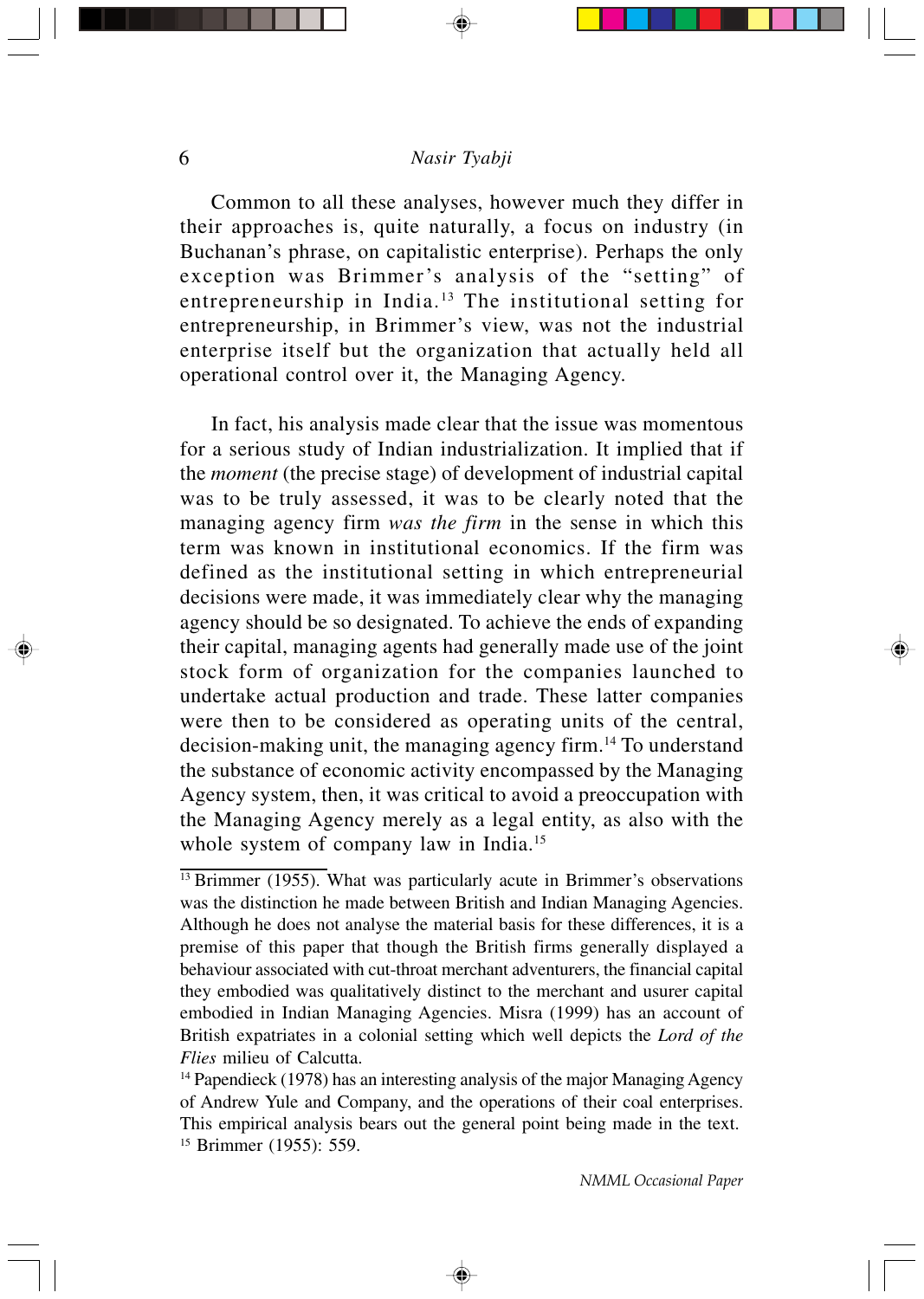…With a few notable exceptions, the Indian [Managing] agency firms seem to administer the operating companies under their control with a view to obtaining the maximum profit in the shortest possible time…the detractions [to the reputation of Indian industry] made by Indian [Managing] agency firms have been made by businessmen *still in the process of maturing* [emphasis added].

The implications of this understanding are more profound than may be immediately apparent. If a manufacturing firm is merely an operating unit (or even only one unit of many) of a Managing Agency, which is itself an organizational expression of an accumulation of merchant or usury capital, then it cannot be held that the capital that is comprised of the agency and associated manufacturing units necessarily represents *industrial* capital as a whole. The situation is analogous to the historically familiar case represented by a handicraft establishment subordinated to a trader. The trader in this case, not the master artisan nominally in control of production, was the actual entrepreneur. There is extensive discussion in Indian Economic history of whether enterprises of these types represented production of an industrial capitalist form or provided even the "pre-conditions" for industrial capitalism.<sup>16</sup>

This paper differs from earlier studies in that while its argument is firmly located within the view that colonialism did play the single most important role in retarding the growth of the Indian economy, its focus is on the development of industrial capitalism in the sense that political economy views the process, rather than on "capitalistic enterprise". It postulates that for this reason the Managing Agency system, and not the enterprises that were established and controlled by these agencies, should be the focus.

The Managing Agency was a closely held firm, whether a single proprietorship, partnership or limited liability company

<sup>16</sup> Habib (1969); Chicherov (1971); Pavlov (1978).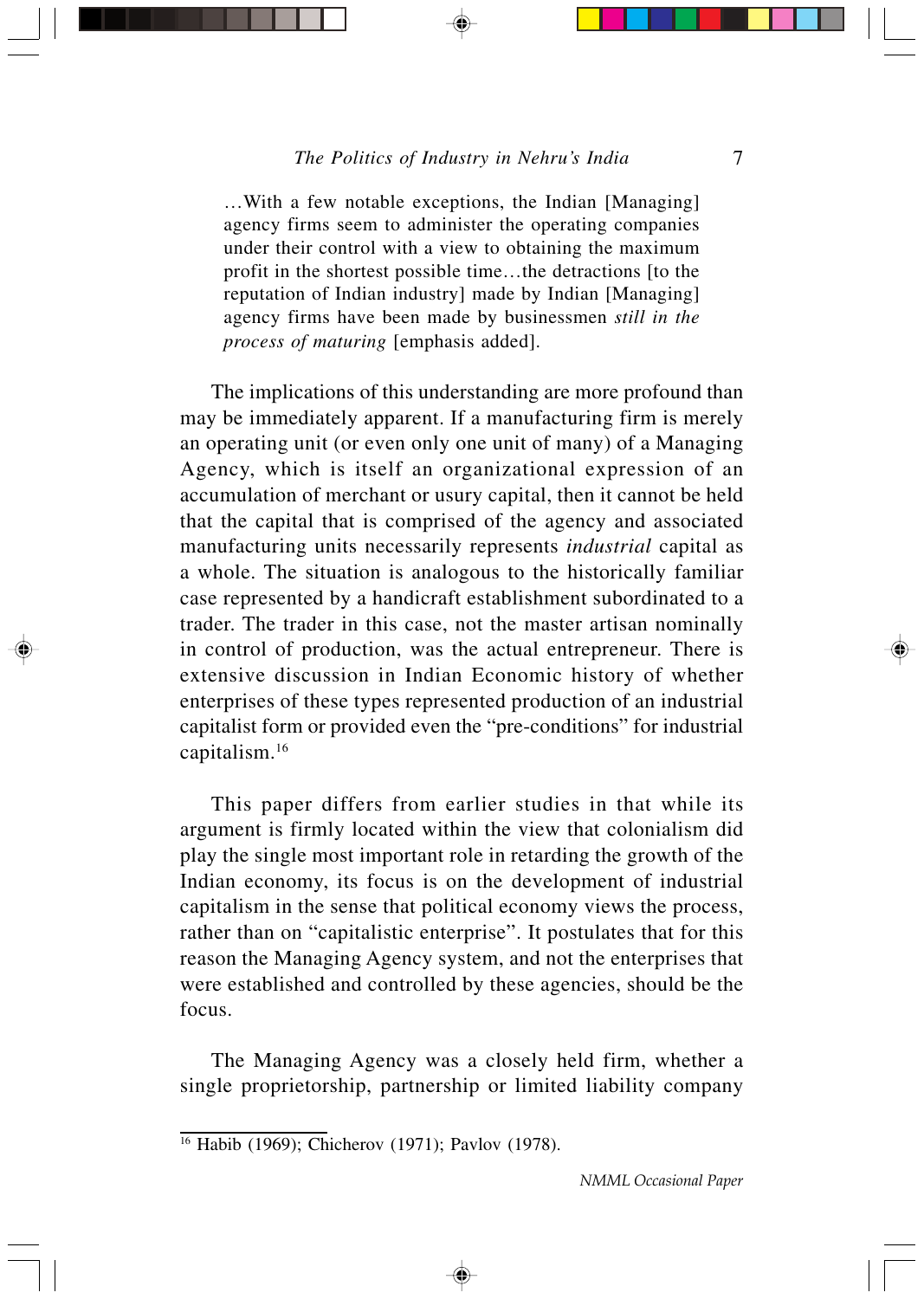through which, under specific agreements, a variety of enterprises covering the field of industry, trade, and moneylending came under unified control. "Agency Houses" originated in the late  $18<sup>th</sup>$ century as partnerships of employees of the East India Company.<sup>17</sup> They provided the means for private business activities, whereby loans were advanced to indigo manufactories and manufactured dye received on consignment for sale in Europe. They were also the means through which surplus funds were invested in government securities, in shipping and docking services and in sugar production. The bulk of international trade, including the shipping of opium to China, and the private trade between Bengal and Europe was channeled through their hands. In their time the agency houses held unchallenged control of the commercial life of Calcutta.<sup>18</sup>

The agency houses also operated the handful of joint stock associations founded before 1834. Though the joint stock form was limited to insurance and laudable societies, the employment of agency houses as managers provided the organizational model for the later Managing Agency system.<sup>19</sup> Use of the joint stock form of organization freed the agency from the full risk of the new enterprise, while its agency agreement permitted it to maintain control over all management decisions.

In the subsequent 120 years of its unregulated existence, the Managing Agency survived despite criticism that was regularly voiced. Various liberal commentators have claimed that although the Managing Agency system may have outlived its utility, it played an important role in supporting early efforts in industrial development: in particular, that industrial enterprises were floated at a time when there was little possibility of public participation in share issues, and that the managing agencies nurtured these firms until their viability and profitability had been demonstrated. What is not clear is whether the promoters took an exhorbitant

<sup>&</sup>lt;sup>17</sup> Kling (1966): 38; Misra (1999), Chapter 1.

<sup>&</sup>lt;sup>18</sup> Ibid.

<sup>19</sup> Ibid.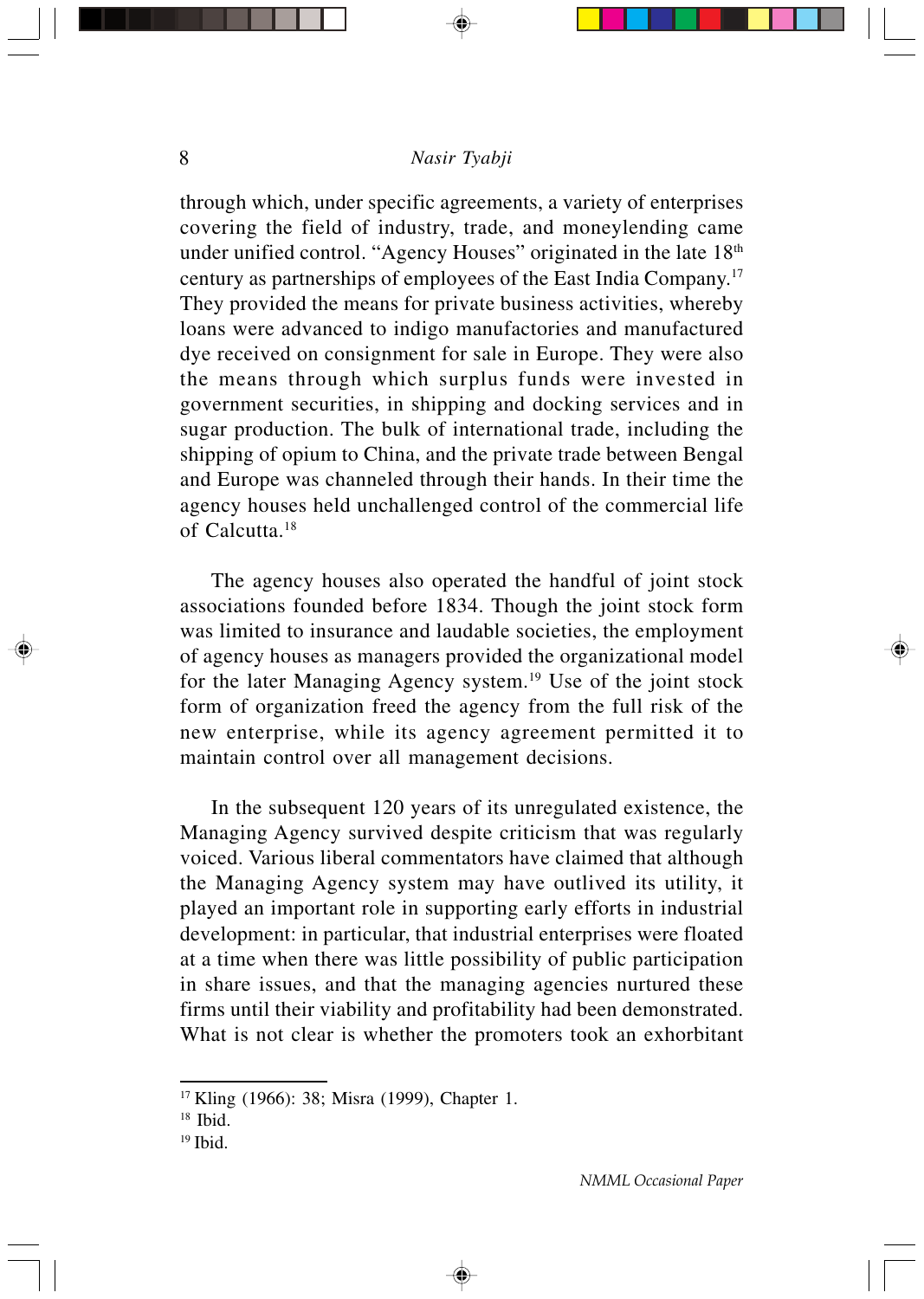commission over an extended period in return for providing this time bound initial support.<sup>20</sup>

The relationship between the Managing Agency and the associated enterprises remained unregulated, in any meaningful sense, by Company Law during the entire colonial period, and it was only in the 1950s that this nexus became subject to legislation. The paper holds the view, further, that it was the institution of the Managing Agency that enabled the infusions of money capital, accumulated through varied non-industrial activities mentioned earlier, into industrial enterprises; it also allowed the reverse: the transfer of industrial surpluses into trade and rural moneylending.

The conglomerate nature of large Indian capital including its operation through the business group, comprising firms in varied industrial fields and modern banking, but also in trading and indigenous banking operations, had been widely noticed even before the first systematic exploration by Asoka Mehta in 1939.<sup>21</sup> However, beyond occasional references to the "merchant" characteristics of industrial capitalists, the implications of such group structures on industrial performance were not fully appreciated. Typically, in what is still regarded as the classic account of industrial organization in the interwar period, Lokanathan did mention the fact that Indian Managing Agencies were generally firms which had had a financial, rather than an industrial, character; he also noted the critical point that rather than using the banking system, these agency firms often invested surplus cash in *hundi*s (traditional forms of negotiable instruments through which prospects of earnings were of an order greater).<sup>22</sup> However, neither of these insights underlies his analysis. Vera

 $20$  cf. Papendieck (1978).

<sup>&</sup>lt;sup>21</sup> Originally published under the title of "India comes of Age", the article was republished along with a similar study of the situation in 1949 in Mehta (1950).

<sup>22</sup> Lokanathan (1935): 301, 303, 315. Managing Agencies and their role in permitting unfettered business operations under the legal protection of limited liability are discussed in Tyabji (2009).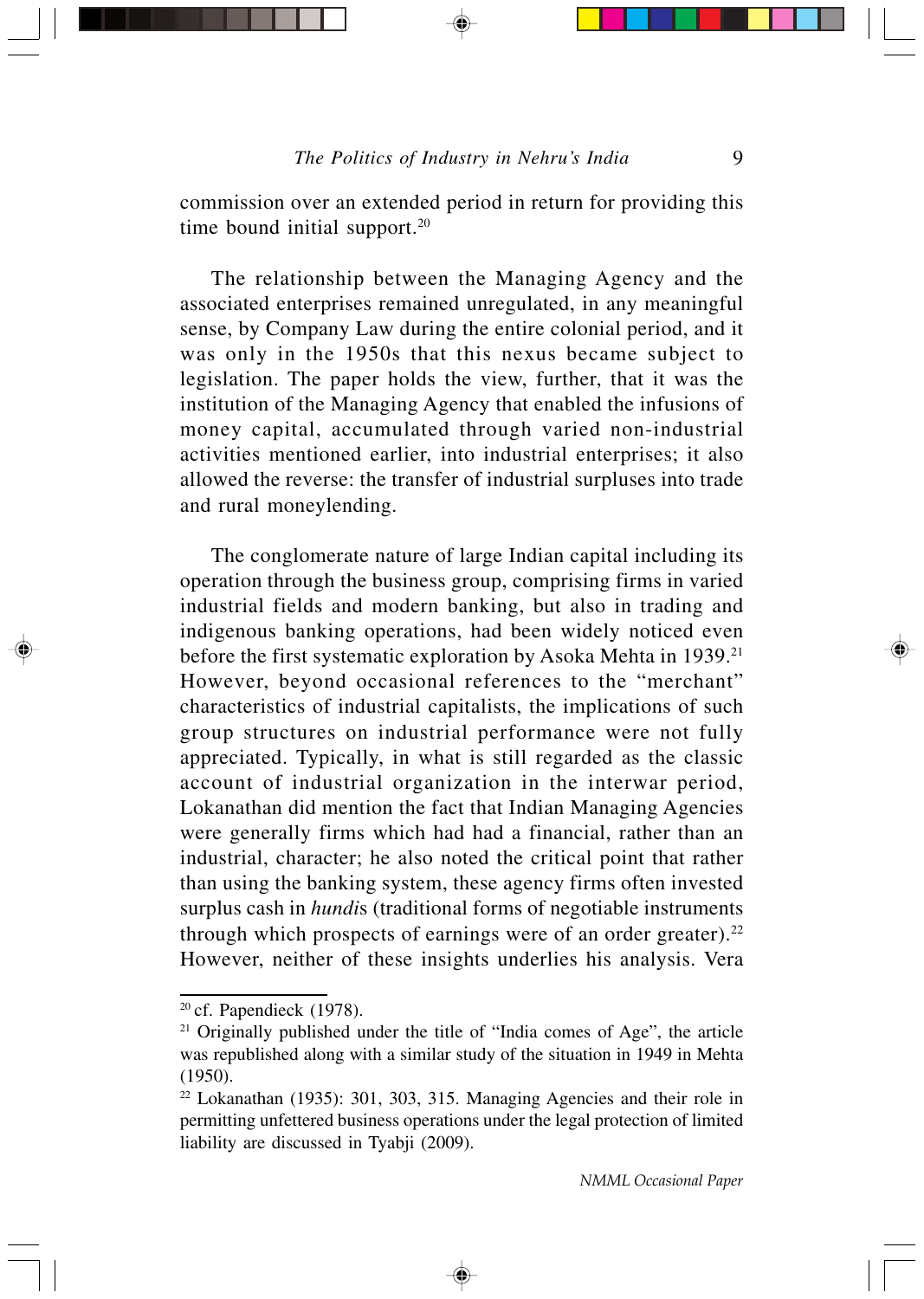Anstey also remarked on the shortcomings of Managing Agencies, and mentioned the charge that the surplus funds of firms were often cornered by shroffs (indigenous bankers) who were also their managing agents, but as the points were made in the course of acknowledging a litany of accusations made against them, she was not compelled to address this issue.<sup>23</sup> Much later, Brimmer characterized the Indian Managing Agencies as "primarily financial in character"; at about the same time, the situation was described in more detail, but yet again in a footnote disassociated from the analysis in the text: $24$ 

This [class of business leaders] is a new class of financiers, who have no traditions, except those of speculative finance and usury. Some of them earned their fortunes on the stock exchanges and commodity markets. But their spread of activities includes sowcari (village money lending), sarafi (urban indigenous banking and money-lending combined), dalali (intermediary finance, mostly on the stock exchange, bullion, and commodity markets), &c…

There is recognized here the distinction between industrial capital on the one hand, and merchant (trading), or usury (moneylending) capital even when in ownership, control and operation of *industrial* enterprises.

Trading or moneylending activities, empirically distinct from manufacturing had, of course, been identified. However, the critical distinctions between these forms of existence of capital, *when in ownership of industrial enterprises* have generally been omitted from analysis. The ownership of a diversity of enterprises implies not only an obvious diversity of economic interests which engaged the attention of the owners of the group, but also underlay the "diversity" of their social identities, at various stages of evolution from speculators, moneylenders, and traders, to industrialists. It was not, as has been implicitly assumed, that business group policies were neatly "industrially oriented" when

<sup>23</sup> Anstey (1942): 114–5; 273–75; 501–5.

<sup>24</sup> Brimmer (1955): 558; Rangnekar (1958): 123–24, fn. 4.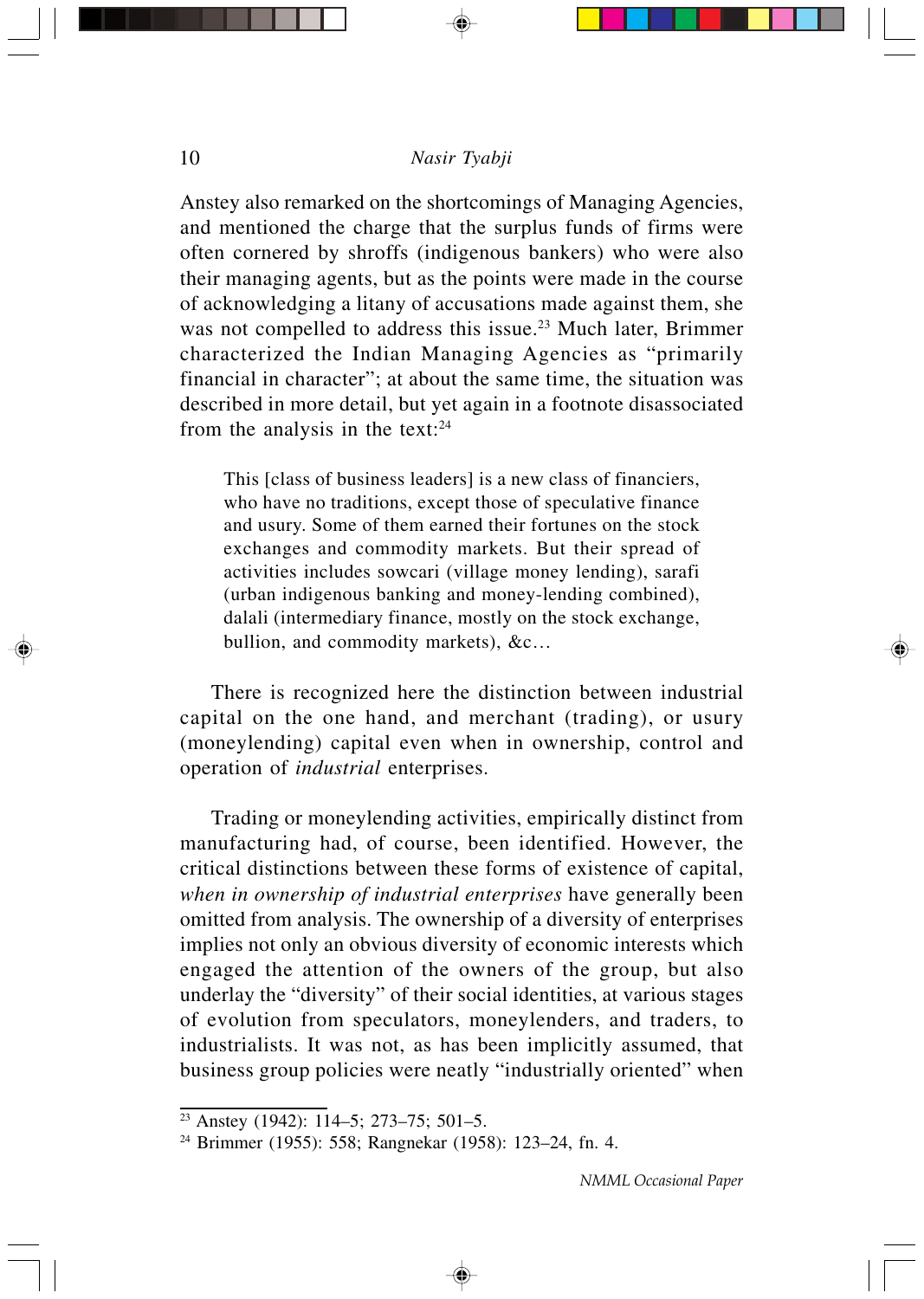they concerned industrial firms in the group, and trader or moneylending oriented in the case of trading or traditional banking firms.<sup>25</sup> There was an integrated management philosophy that guided strategic decisions covering all the capital resources at the disposal of the group. Thus:

A typical Marwari family firm, unlike a European jute mill, was linked to several activities—from aratdari and kutcha baling in the up-country marts to manufacturing, baling and fatka in Calcutta-all controlled, like zaibatsus by the family patriarch and his ruling council and operating by consensus. Though the firms were nominally under different names and registered separately, the attempt was to maximise overall profits covering interdependent complementary and competitive activities. Thus, a Marwari firm's profit calculus was quite different from, and often at variance with, the norms of … [the Indian Jute Mills Association] … and the European mills.<sup>26</sup>

Again, empirically, it was recognized that in the jute industry some entrepreneurial interests, after accumulating capital through trading or moneylending, established entirely new jute mills (Birla and Sarupchand Hukumchand), while others bought controlling blocks of shares in existing mills and elbowed their way onto the boards of these companies, and even displaced the incumbent managing agents.<sup>27</sup> These quite distinct ways in which Indian industry grew were representative of equally clear distinctions in processes within the political economy. The first embodied the transformation, however partial and slow, of capital accumulated in trade and/or through moneylending *into* industrial capital as

<sup>26</sup> Goswami (1982): 154.

<sup>&</sup>lt;sup>25</sup> Rajat Ray is one of the few authors to have moved beyond merely noting the conglomerate nature of Indian business groups to granting that this implied the simultaneous engagement with manufacture, trade and moneylending. He too, however, does not consider the accompanying dilution of the industrial imperative when undertaken in these combinations. See his discussion of the role of G.D. Birla's concern for "real entrepreneurship" in the "Introduction", to Ray (1992): 58–59.

 $27$  Goswami (1985): 231–34 describes these two processes.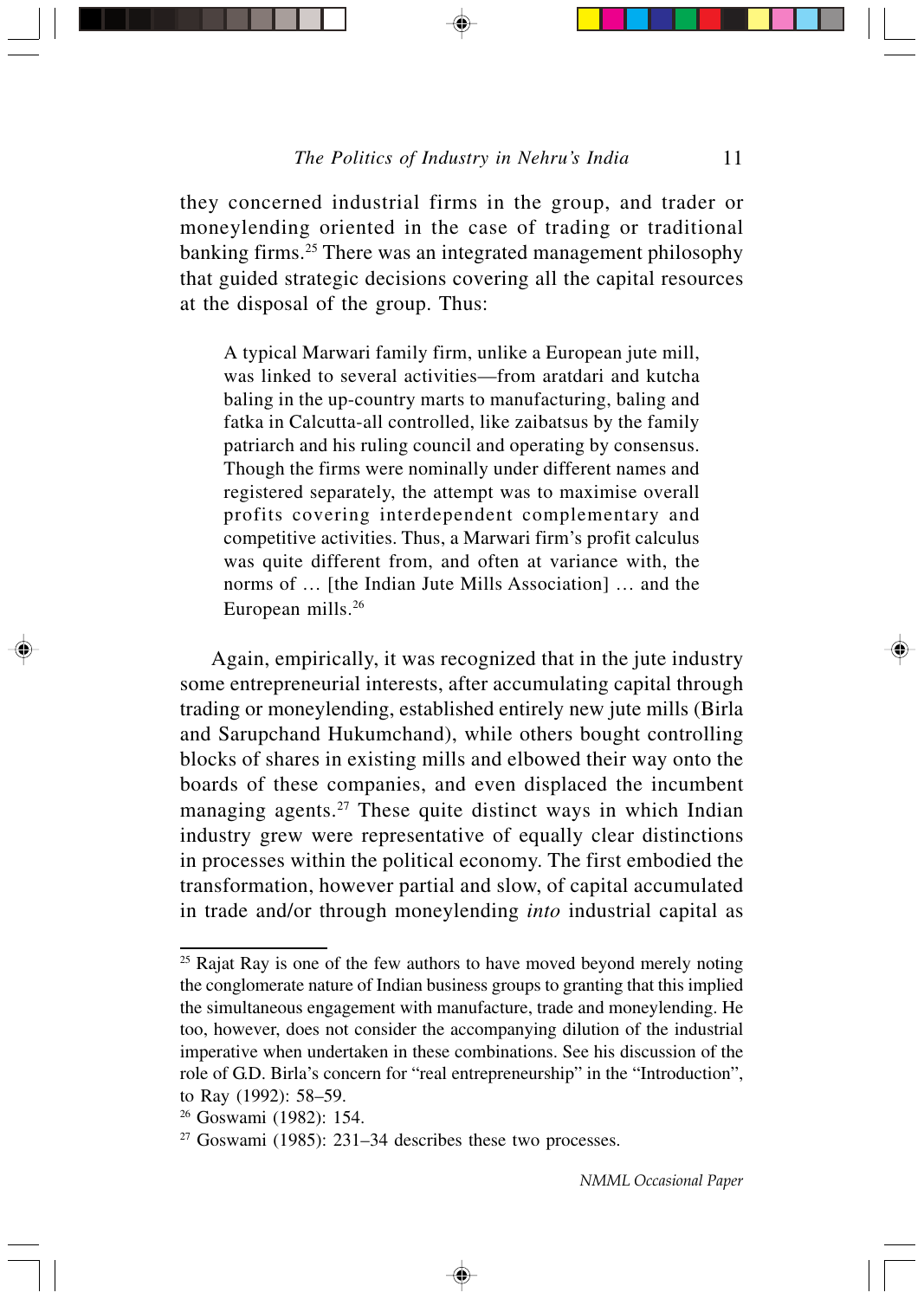the enterprise grew, while the second signified the phenomenon of the parasitic control of an industrial unit by representatives of yet incompletely transformed merchant or usury capital.<sup>28</sup>

There were two further challenges little noticed or commented on, academically, that faced the political executive. There was the lure of the quick and high returns available to urban industrial capital through diverting its resources to the rural money market. One effect of the colonial constraints on industrial development was that surplus funds in the hands of capitalists found channels of high returns through commercial operations in rural land transactions, and in extending funds to rural moneylending. This phenomenon was empirically substantiated by the investigations of the Central Banking Enquiry Committee in the early 1930s.<sup>29</sup> Twenty years later, the RBI Survey of Rural Credit confirmed the continuing existence of links between urban large-scale capital and the rural money market.<sup>30</sup> This flow not only bled the industrial sector of funds to cover replacement costs of plant and machinery, but provided a stable base for an economic nexus between urban industrialists and rural moneylenders. In this context, the paper points attention to an ignored aspect of the bank nationalization measures of 1969. This was the effect of state control over credit disbursement in reducing the flow of urban money accumulations into the rural money market.

Finally, the Indian situation was unique in that the capitalists who had emerged during the pre-independence period were drawn

⊕

<sup>&</sup>lt;sup>28</sup> Thus: "In the first place, the surplus funds of a concern are often taken over by the managing agents as deposits with them, and although the usual interest may be paid on them, they are utilized in their own agency businesses or loaned out to allied concerns. Secondly, funds are borrowed in advance for the purpose of making extensions, and till the time they are actually needed, they are employed elsewhere in allied concerns or in the managing agent's own business". Lokanathan (1935): 301. Again: "Some managing agencies had even utilized the funds of mill companies for speculating in shares & securities, but they may be regarded as exceptional". Ibid: 303.

<sup>29</sup> India (1931): 99.

<sup>30</sup> Reserve Bank of India (1954): 176–80.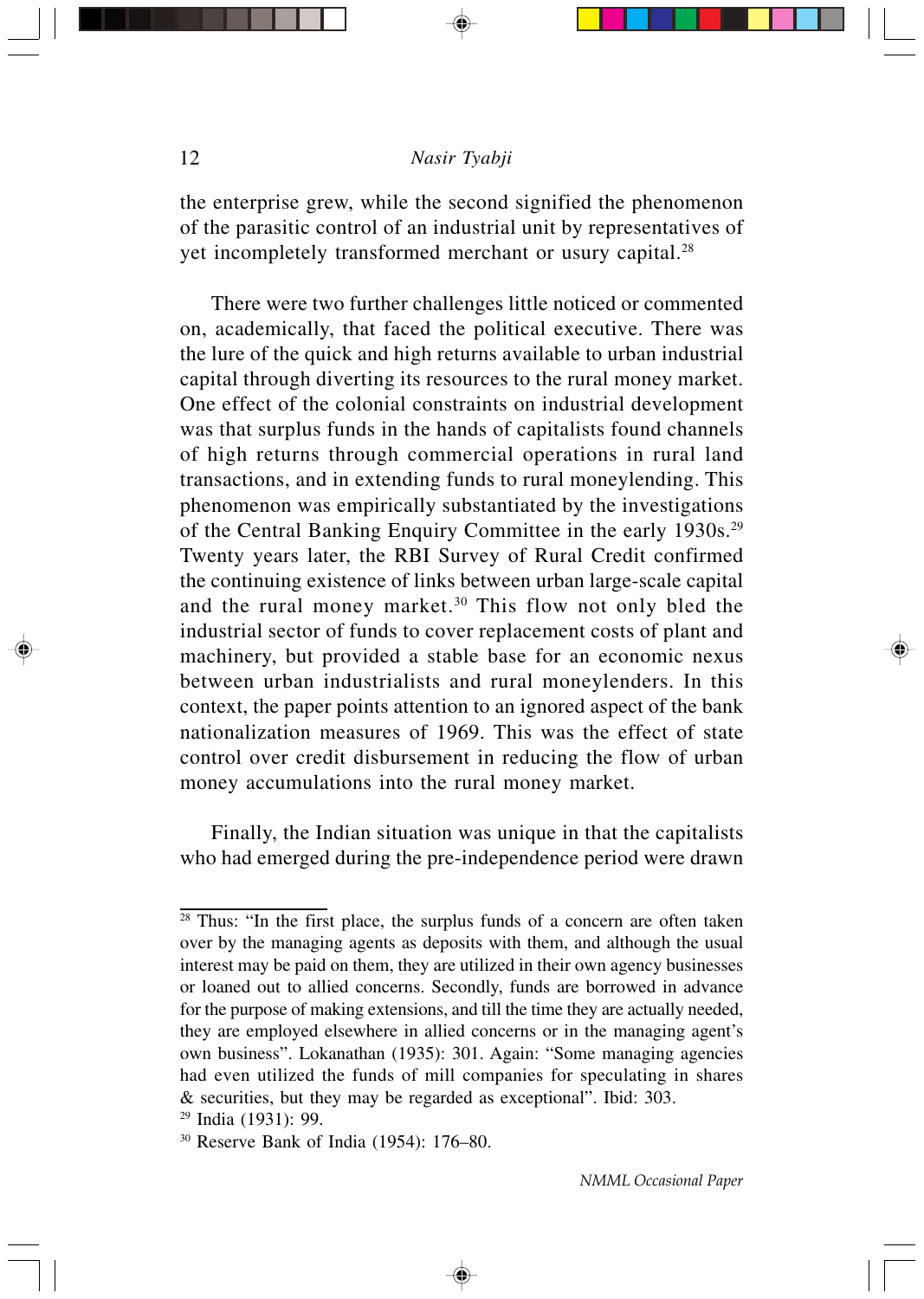into the national movement, specifically, into influential positions within the Indian National Congress. This early support gave them not only privileged access to senior politicians, but also a moral authority to project policy measures which they could claim were not based solely on a narrowly focussed self-interest. The very close nexus long established between some sections of capital and the Congress party, made decisive political action problematical. This nexus is often overlooked when comparisons are made between the indecisiveness of Indian policies and the precision with which the Government extracted appropriate responses from private entrepreneurs in East Asian societies.

The tricky point, as T.T. Krishnamachari, Minister for Commerce and Industry, was to remind Jawaharlal Nehru, that while they might privately agree that some industrialists were unsavoury, they were the only industrialists that the country had. $31$ Business had to be done with them. However doing business could not be coterminous with allowing the firms to be managed in any way the industrialists chose. Interestingly, there is also evidence that the necessity of administrative coercion in these matters was understood by the more advanced industrial entrepreneurs. Sumant Moolgaonkar, of the Tata promoted firm of Tata Engineering and Locomotive Company (TELCO), currently known as Tata Motors, pointed out to Krishnamachari that the Government was the only agency through which the productive efficiency of the manufacturing sector could be increased.<sup>32</sup> As

◈

<sup>31</sup> Letter dated September 2, 1954 from T.T. Krishnamachari to Jawaharlal Nehru, T.T. Krishnamachari (subsequently TTK) papers, subject file 8 (A), pp. 120–24. T.T. Krishnamachari (1899–1974), initially elected to the Madras Legislative Assembly as an independent member, later joined the Congress. In 1946, he became a member of the Constituent Assembly and of the Constitution Drafting Committee. From 1952 to 1956 he was Minister for Commerce and Industry and from 1956 to 1958 the Finance Minister. He became a Minister again in 1962, holding the portfolio for Economic and Defence Cooperation and then the Finance Ministry, from 1963 to late 1965. <sup>32</sup> Letter dated October 5, 1953 from Sumant Moolgaonkar to T.T. Krishnamachari, TTK papers, correspondence with S. Moolgaonkar file, pp. 1–2. Sumant Moolgaonkar (1906–1989) was an engineer trained at the City and Guilds Institute and Imperial College, London. In the pre-independence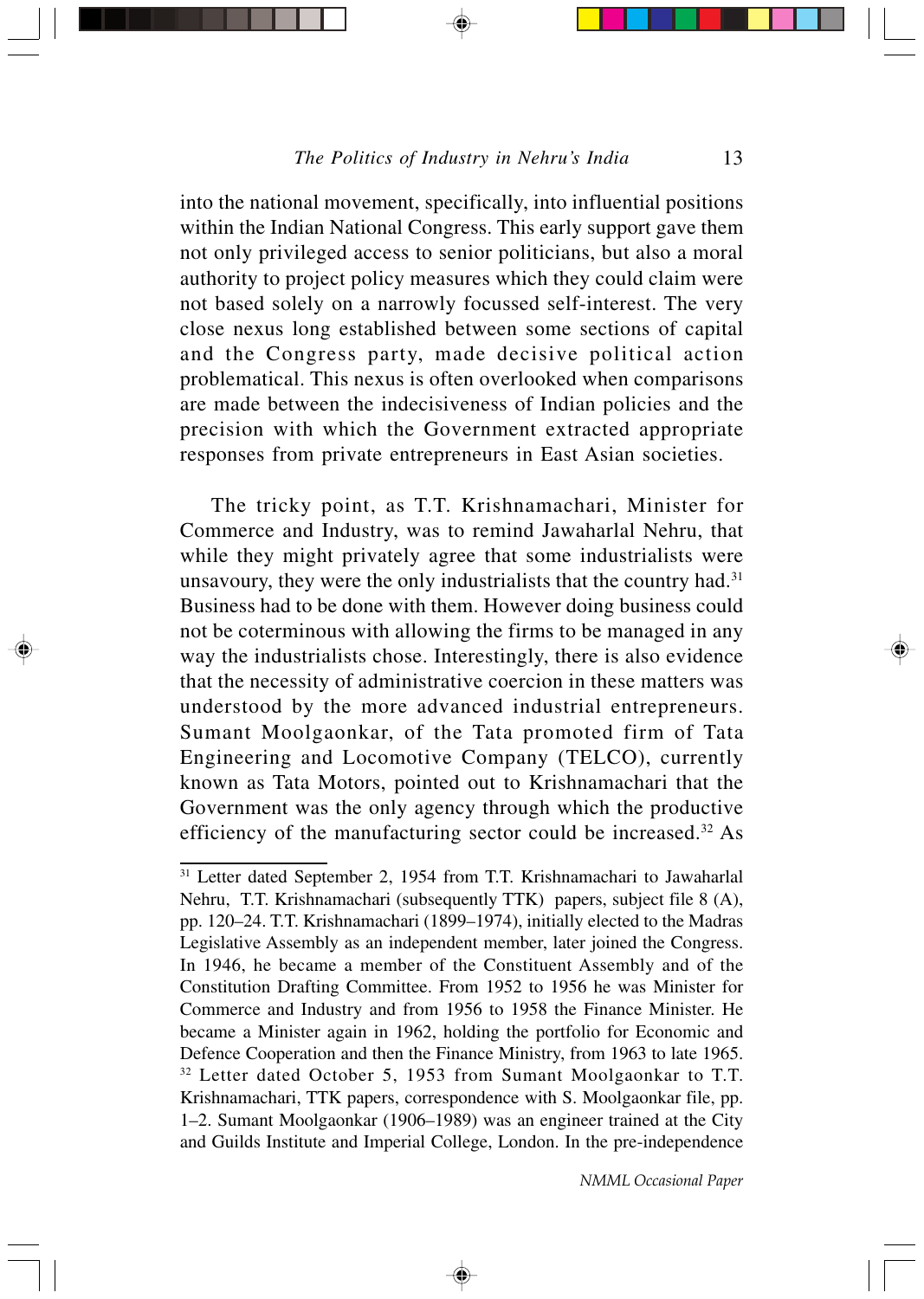an industrial manager, Moolgaonkar saw the problem at the level of the individual firm, while the critical problem, of course, lay at the level of the social composition of the industrialists.

Theoretically, too, the importance of moving away from the firm to the social group is emphasized by a consideration of the role of the State in extending the time horizons of the business community. This, along with the appropriate technological educational inputs, helps in the problematical transformation of a class of merchant-usurers to industrialists.<sup>33</sup> In India, the major instruments for channelling resources into activities necessitating longer time-horizons were, apart from the fiscal instrumentalities of the state, in the form of legislation, specifically the Capital Issues Control Act, the Companies Act, and the Industrial Development and Regulation Act (IDRA). All these Acts represented potentially coercive administrative measures aimed at strengthening the "industrial" characteristics of private resource allocation decisions. In the event, the Capital Issues Control Act, playing a subordinate role to the industrial licensing system, instituted by the IDRA, was of little independent significance. The IDRA, the key to social control at the level of the firm, did not ever achieve this goal.<sup>34</sup> Initially instituted during the period when the "Economic Consequences of Sardar Patel" were most visibly present, it was finally legislated shorn of its more significant social and political attributes.<sup>35</sup> It was thus the

⊕

period he worked in the cement industry and helped develop the manufacture of cement machinery during the Second World War. After the formation of TELCO in 1945, he was closely associated with its development until his death. He played an active role as a consultant in planning the development of the heavy engineering industry.

<sup>&</sup>lt;sup>33</sup> Policy towards the small-scale sector has been examined in Tyabji (1989). <sup>34</sup>Chibber (2004): 137–42; 152–55; 173–78 provides a detailed account of the chequered path of the IDRA from the 1949 Bill to its actual passage in 1951.

<sup>&</sup>lt;sup>35</sup>The phrase is from the title of Asoka Mehta's pamphlet, Mehta (1949). Asoka Mehta (1911–84) helped organize the socialist wing of the Indian National Congress, along with Jaya Prakash Narayan, and was closely involved in the politics and government of the city of Bombay. Mehta was an active participant in the Quit India movement and was sentenced to rigorous imprisonment five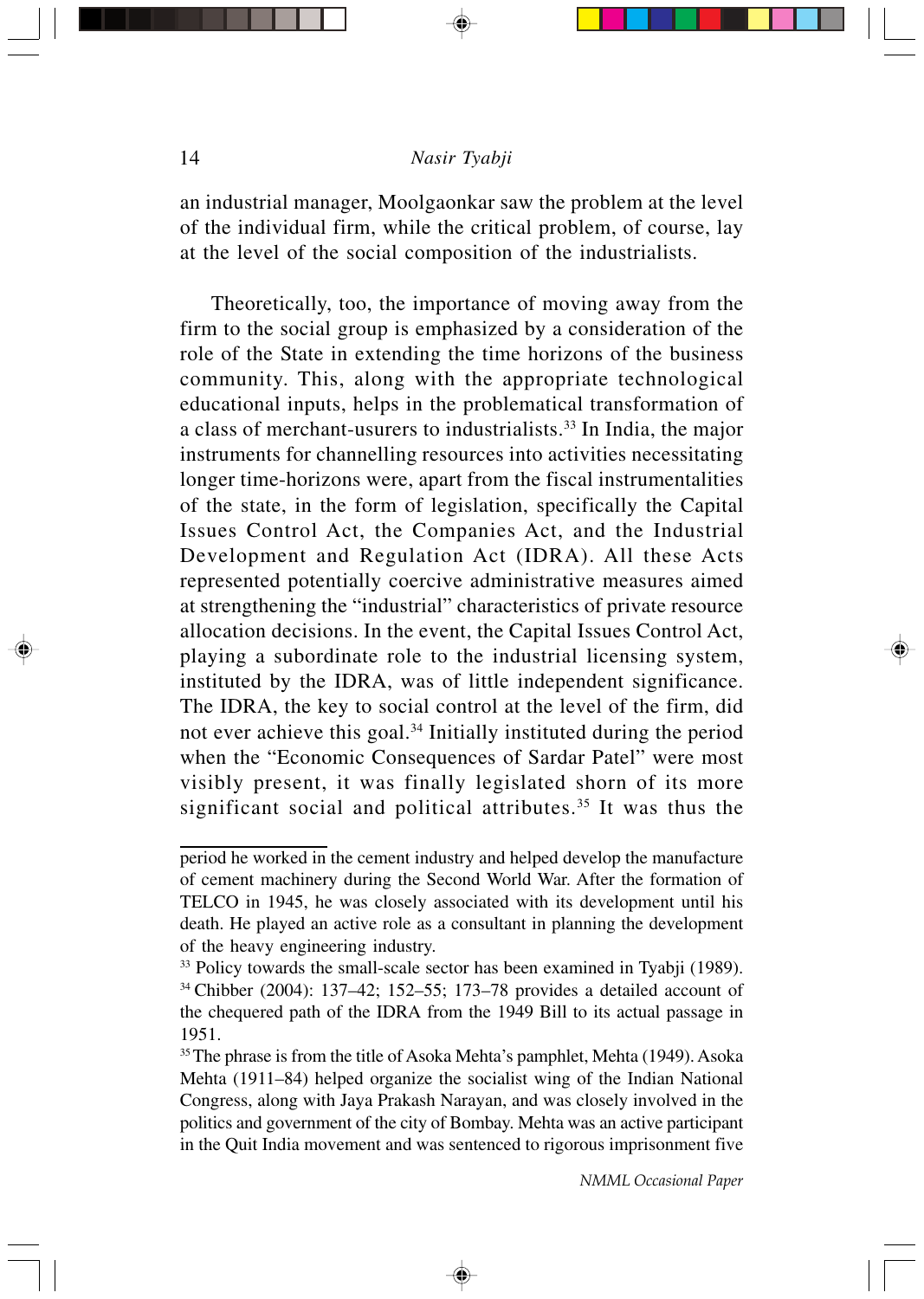Companies Act, identifying thereby the focus of social engineering as the *company* (a financial unit), rather than the *firm* (a productive unit), that provided the most effective legislative key to social engineering. And it is the Companies Act with which this paper is mostly engaged.

A project to extend the time-horizon of an entire social group and that of the dominating social force at that, requires not only the acquiescence by the more advanced sections of this group of proto-industrialists in the necessity of such measures. It also requires the politically adroit combination of measures to ensure compliance with the accumulation norms of an industrial society.

In February 1958, musing over just how a situation had arisen by which an outstanding minister, T.T. Krishnamachari, was likely to be forced to resign over the fallout of the "Mundhra Episode", M.O. Mathai had the following explanation to offer.<sup>36</sup> In a note to Jawaharlal Nehru, Mathai argued that the great jubilation amongst Gujarati businessmen and some Parsi businessmen over the situation was basically due to the fiscal policies that Krishnamachari had pursued. Continuing, Mathai explained that based on various kinds of information available to him, including messages from "decent" businessmen, it was apparent that the campaign was the first attack on (Nehruvian) socialism. It was, indeed, also an indirect attack on Nehru. Opponents of this ideology were openly proclaiming that socialism would disappear

times. After independence, he helped organize trade unions in Bombay and was one of the founders of the Indian National Trades Union Congress (INTUC). Mehta retired from active politics in the early 1950s and wrote several books on his experiences, on India's independence movement, and the importance of socialist oriented reforms. He was a founder member of Socialist Party and when in September 1952 the Kisan Mazdoor Praja Party and the Socialist Party merged to form the Praja Socialist Party (PSP), Asoka Mehta became new party's general secretary. He was Praja Socialist Party's president during 1959–63.

<sup>36</sup> M.O. Mathai was Special Assistant to Nehru, Secret note 2 February 1958 Jawaharlal Nehru (subsequently JN) Papers File 590 p. 82. For fuller details of this case, see Tyabji (2010).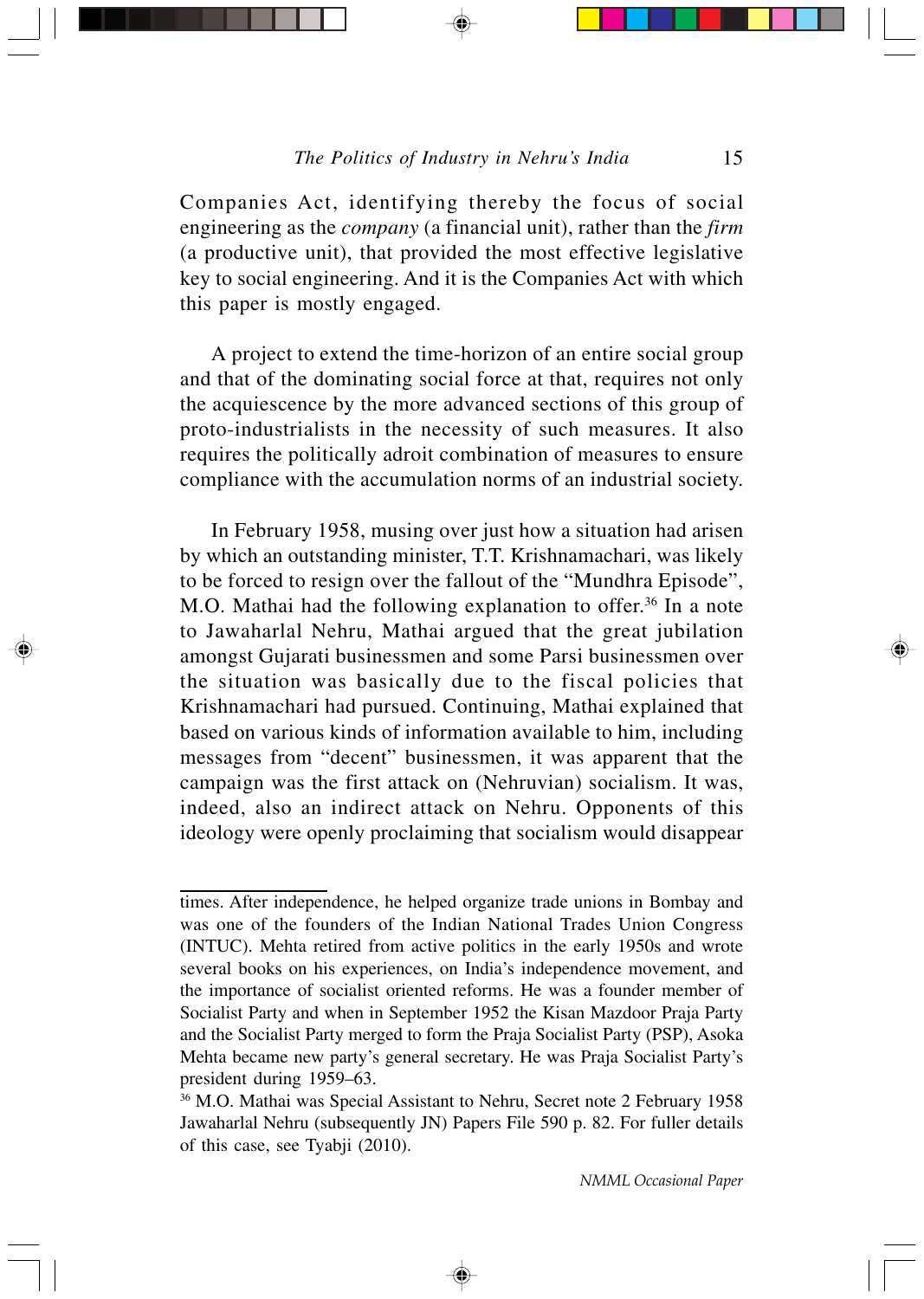with Krishnamachari's exit. Further, so the argument went, as the head of the government Nehru should also resign. A week later, bowing to the inevitable, Mathai pointed out that if Krishnamachari had to go, as seemed certain by then, there was an uncomfortable fact to be faced: that he had been sacrificed for implementing policies that he had introduced as a loyal comrade of Nehru's.<sup>37</sup>

This paper, based on contemporary records, reaches the conclusion that while this was, indeed, so there was a more viscerally felt reason for the opposition to Krishnamachari. This lay in the "Rama Rao episode". Though less glamorous, this drama had led to the resignation of the RBI Governor, B. Rama Rao in December 1956 over his inability, in his perception, to prevent the infringement by the Government of the RBI's autonomy in determining monetary policy. Actually such a perception of events trivializes the historical importance of the episode: it was part of a strategy to institute an effective industrial policy by subordinating monetary policy to the demands of industrial development. Further, the paper argues that Krishnamachari tripped in attempting, through Finance Ministry stewardship, an ambitious programme of social engineering: he tried to force a section of the dominant bloc of businessmen, who had acquired control of industry, to behave like true industrialists, rather than engaging in moneylending, speculation in stocks and commodities, or asset stripping. In this, his political fall from grace provides an object lesson in political economy: the deadly consequences of misreading the limits to the relative autonomy of the state.

More successful was the effort to unravel the Dalmia Jain Group's mode of operation.<sup>38</sup> This paper postulates that the Group represented one of the largest concentrations of largely unreformed merchant/usury capital, and that their methods of using the nexus between their Managing Agencies and associated

<sup>37</sup> Note 11 February 1958, JN papers File 593, pp. 241–43.

<sup>38</sup> See Tyabji (2009) for a full account of this case.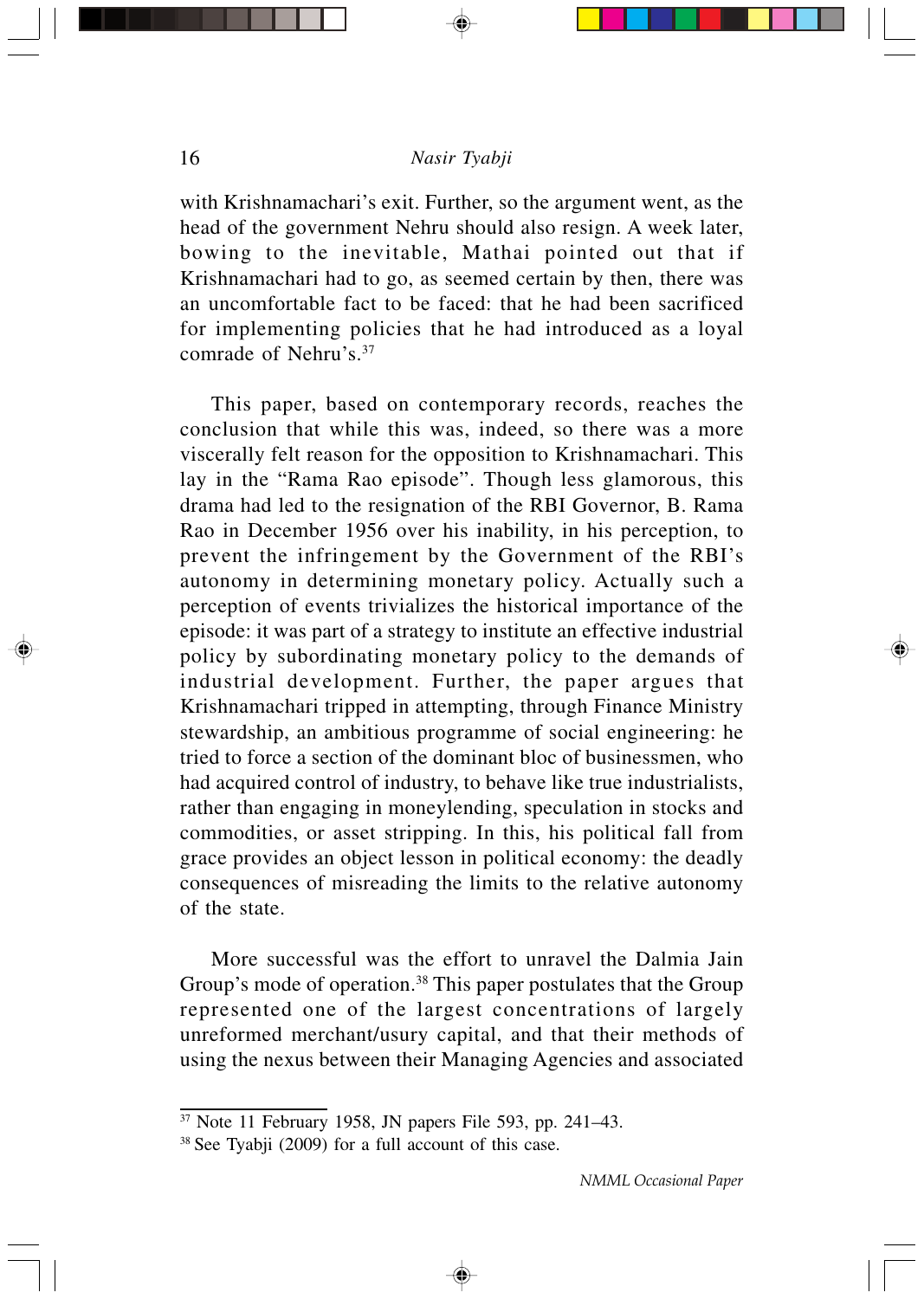manufacturing firms quintessentialized the behaviour of this form of capital. Ultimately, the disclosures of the Dalmia Jain Investigation led to the abolition of the Managing Agency system in 1969. It should also be noted that despite the dramatic aspects of the Haridas Mundhra case, his operations were stock market speculations, unconcerned even with gaining management control except in the very short term; much more corrosively, Dalmias specialized in devising means of squeezing all the liquid assets out of well functioning industrial enterprises which came under their control.

To recapitulate, the thrust of the argument of this paper is that the existence of a class of businessmen does not automatically mean the existence of such a group of industrially oriented entrepreneurs, because the development of industries is not necessarily the only money-making activity available to them. Even acquiring the position of being in charge of industrial ventures does not automatically convert businessmen into industrialists because they could very well use their control to divert resources to other non-industrial activities.<sup>39</sup> It therefore requires a historical process of a definite nature for a class of true *industrialists* to come into being. In the Indian case, colonialism and "arrested development" formed the context within which emerged the group of businessmen responsible for managing industrial ventures after independence. They were an imperfectly formed group of industrialists possessing characteristics that reflected their background of engagement in non-industrial activities, activities in which they continued to be involved even as they acquired control over industrial companies. In 1949, the Bombay Shareholders' Association in a memorandum listed questionable practices by managing agencies owned by Birla Bros., Dalmia Jain, Karamchand Thapar, Jaipuria, Walchand, Surajmull Nagarmull, Sarupchand Hukumchand, Kamanis, and Bajoria amongst the more prominent business groups. This made them all, it is being argued, prone to a particular kind of fraud

<sup>&</sup>lt;sup>39</sup> The possibility of such moves (admittedly in the short term) even in a fully industrialized economy has been suggested by Dillard (1980): 259.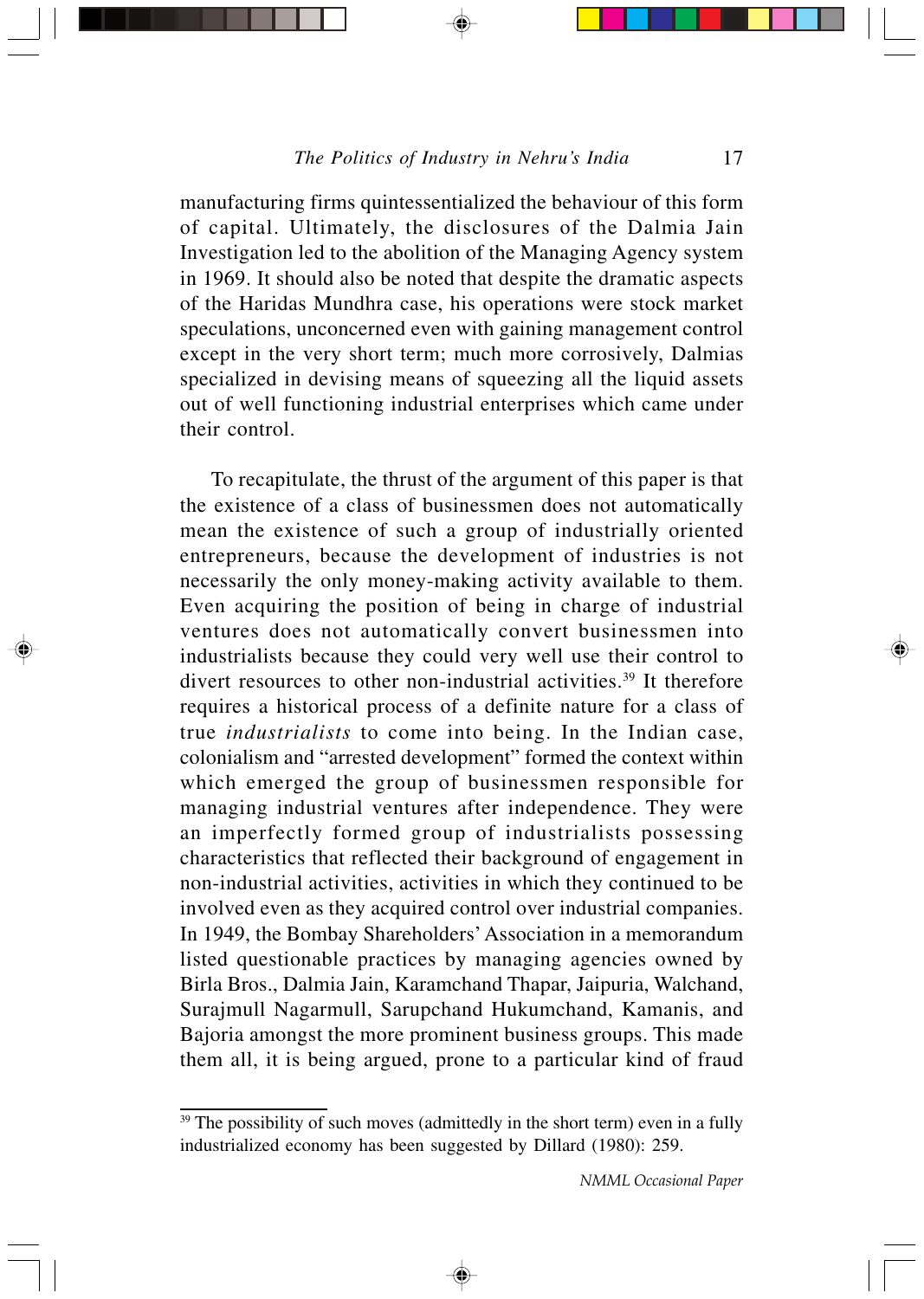greatly inimical to the industrialization effort.<sup>40</sup> It also meant that the State had to play a crucial part in transforming this group into a class of true industrialists. The 1950s and 1960s are naturally important in this regard being the critical early years of postindependence industrialization.

◈

<sup>40</sup>Bombay Shareholders' Association (1949): 74–82. Further empirical evidence for this proposition is available in Bombay Shareholders' Association (1936); see, also, India (1958a); India. (1958b); India (1963).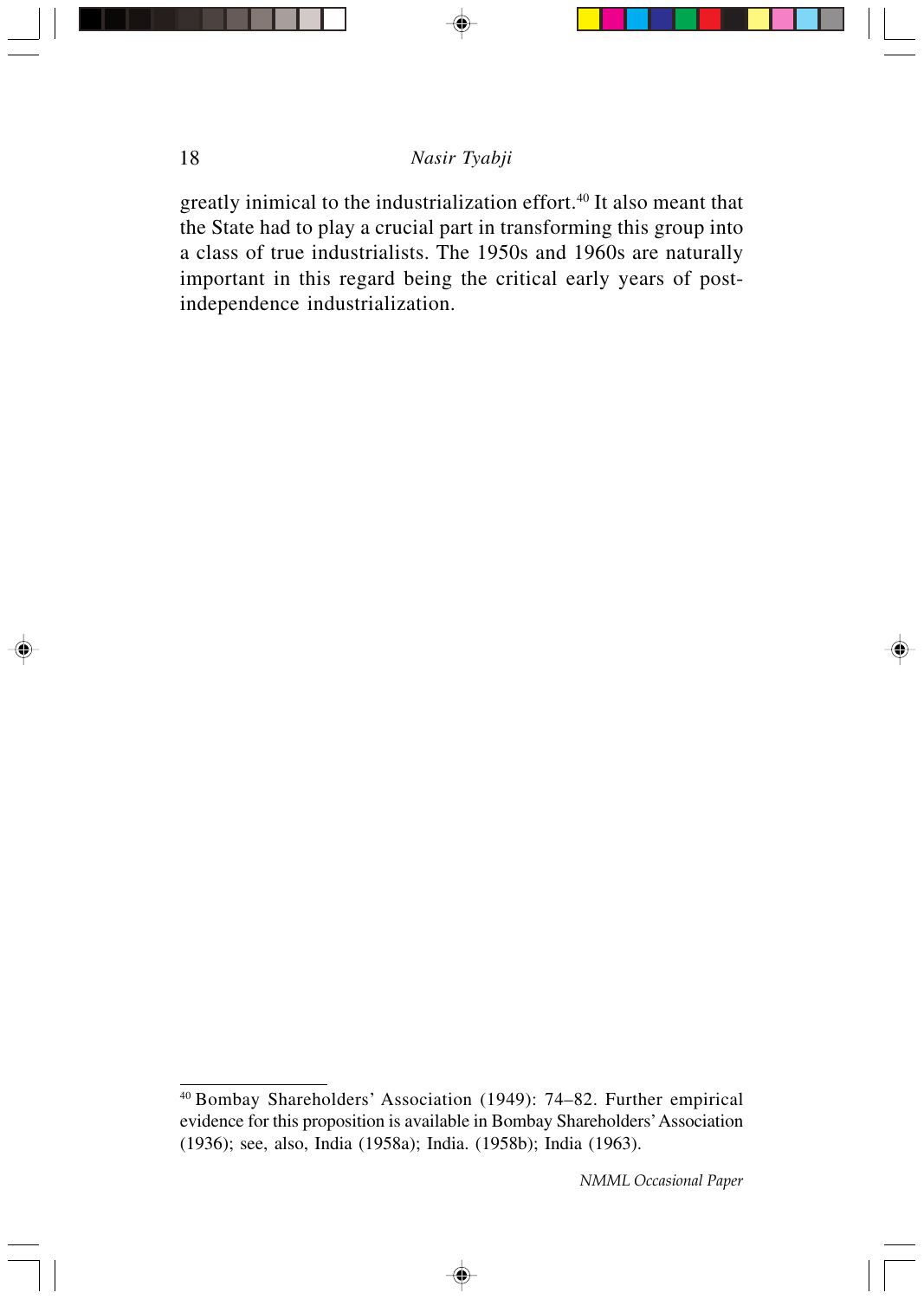#### **References**

#### **Primary Sources**

Private papers consulted in the Archives of the Nehru Memorial Museum and Library:

Jawaharlal Nehru Papers (JN).

T.T. Krishnamachari Papers (TTK).

#### **Secondary Sources**

- Anstey, Vera (1942). The Economic Development of India 3<sup>rd</sup> Ed. (London, Longmans, Green and Co.).
- Bagchi, Amiya Kumar (1972). *Private Investment in India 1900–1939* (Cambridge, Cambridge University Press).
- Bhagwati, Jagdish N. and Padma Desai (1970). *India: Planning for Industrialisation* (London, Oxford University Press).
- Birla, G.D. (1944). "Industrialization in India", *Annals of the American Academy of Political and Social Science*, 233: 121–26.
- Bombay Shareholders' Association (1936). *The Indian Companies Act (Amendment) Bill, 1936: Memorandum Submitted by the Committee of the Bombay Shareholders' Association* (Bombay, Bombay Shareholders' Association).
- —— (1949). *Amendment of the Indian Companies Act: Memorandum of the Bombay Shareholders' Association on Managing Agents* (Bombay, Bombay Shareholders' Association).
- Brimmer, Andrew F. (1955). "The Setting of Entrepreneurship in India", *The Quarterly Journal of Economics*, 69 (4): 553–76.
- Buchanan, D.H. (1934). *The Development of Capitalistic Enterprise in India* (New York, Macmillan).
- Chibber, Vivek (2004). *Locked in Place: State-Building and Late Industrialization in India* (New Delhi, Tulika Books).
- Chicherov, A.I. (1971). *India: Economic Development in the 16th–18th Centuries: Outline History of Crafts and Trade* (Moscow, Nauka Publishing House).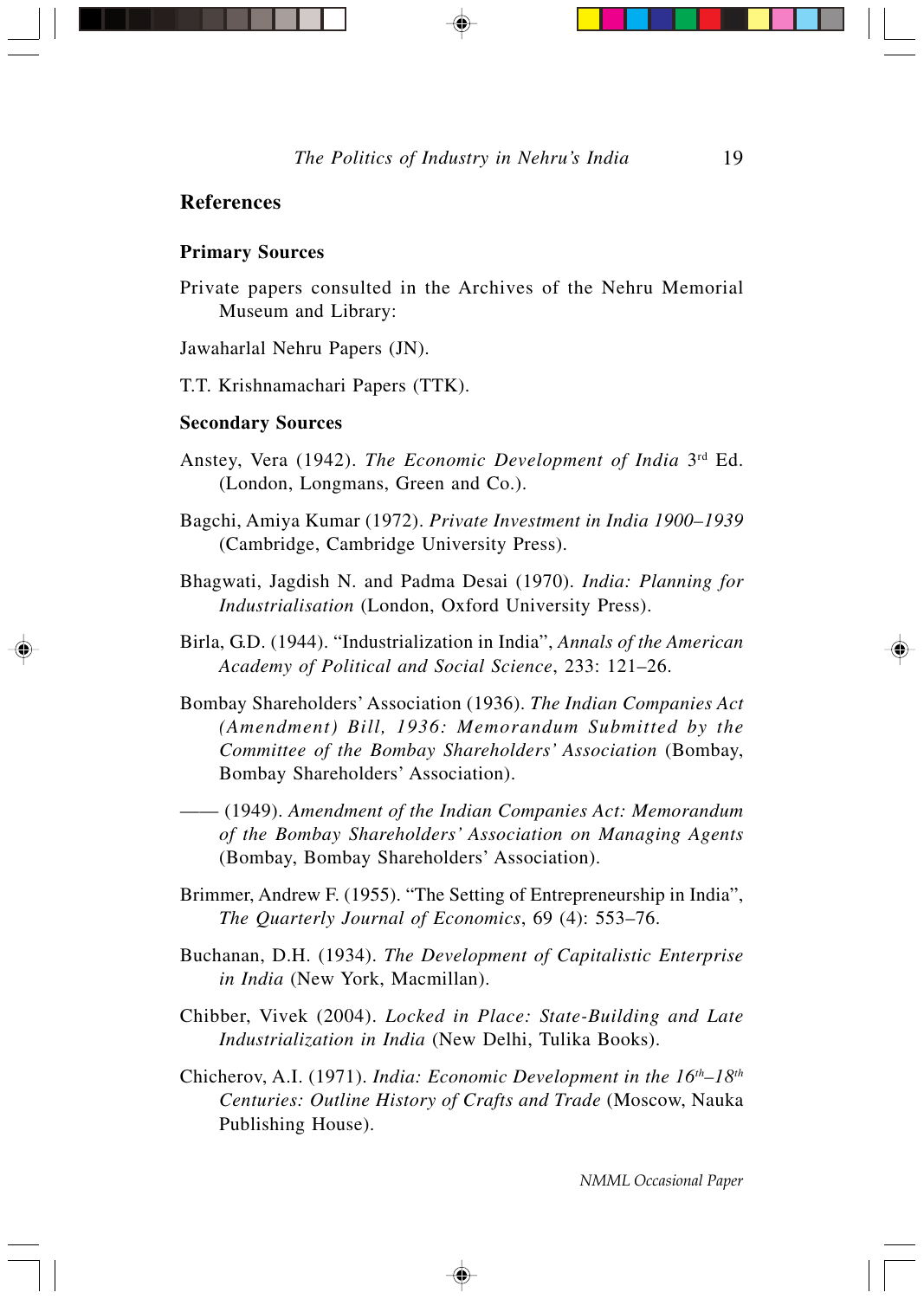- Dillard, Dudley (1980). "A Monetary Theory of Production: Keynes and the Institutionalists", *Journal of Economic Issues,* XIV (2): 255–73.
- Dobb, Maurice (1963). *Studies in the Development of Capitalism* (London, Routledge and Kegan Paul).
- Gadgil, D.R. (1971). *The Industrial Evolution of India in Recent Times* 1860–1939 (5<sup>th</sup> ed.) (New Delhi, Oxford University Press).
- Goswami, Omkar (1982). "Collaboration and Conflict: European and Indian Capitalists and the Jute Economy of Bengal, 1919–39", *Indian Economic Social History Review,* 19(2): 141–79.
- —— (1985). "Then came the Marwaris: Some aspects of the changes in the pattern of industrial control in Eastern India", *Indian Economic Social History Review,* 22(3): 225–49.
- Grajdanzev, Andrew J. (1943). "India's Wartime Economic Difficulties", *Pacific Affairs*, 16 (2): 189–205.
- Habib, Irfan (1969). "Potentialities of Capitalistic Development in the Economy of Mughal India", *Journal of Economic History,* 29(1): 32–78.
- India (1931). *The Indian Central Banking Enquiry Committee 1931 Volume I, Part I—Majority Report.*
- ——(1958a). *Commission of Enquiry into the Affairs of the Life Insurance Corporation of India—Report.*
- ——(1958b). *Report of the Life Insurance Corporation Inquiry* [Vivian Bose, Chairperson].
- ——(1963). *Commission of Inquiry: Inquiry on the Administration of Dalmia-Jain Companies, 1956—Report* [Chairperson: S.R. Tendolkar, Vivian Bose].
- Kling, Blair B. (1966). "The Origin of the Managing Agency System in India", *The Journal of Asian Studies*, 26(1): 37–47.
- Lamb, Helen B. (1955). "The Indian Business Communities and the Evolution of an Industrialist Class", *Pacific Affairs*, (28)2: 101–16.
- Levkovsky, A.I. (1966). *Capitalism in India: Basic Trends in its Development* (Delhi, People's Publishing House).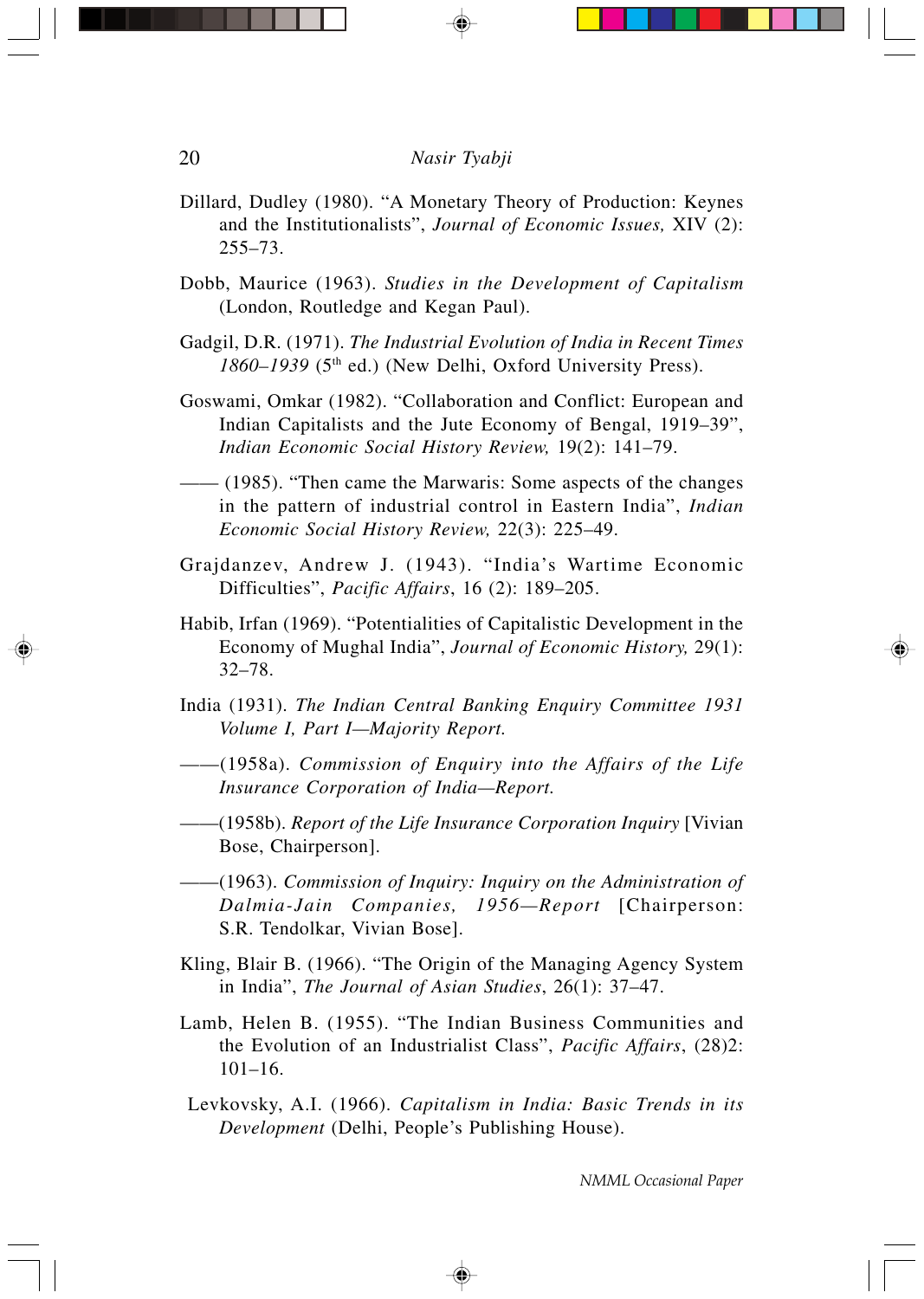- Lokanathan, P.S. (1935). *Industrial Organisation in India* (London, George Allen and Unwin).
- Markovits, Claude (1985). *Indian Business and Nationalist Politics 1931–39: The Indigenous Capitalist Class and the Rise of the Congress Party* (Cambridge, Cambridge University Press).
- Mehta, Asoka (1949). *Economic Consequences of Sardar Patel* (Hyderabad, Chetna Prakashan).
- ——(1950). *Who owns India?* (Hyderabad, Chetna Prakashan).
- Misra, Maria (1999). *Business, Race, and Politics in British India c. 1850–1960* (Oxford, Clarendon Press).
- Mitchell, Kate (1942). "India's Economic Potential", *Pacific Affairs*, 15(1): 5–24.
- Morris, Morris D. (1982). "The Growth of Large Scale Industry to 1947", in Dharma Kumar, (ed.), *The Economic History of India: Volume 2, c. 1757–c. 1970* (Hyderabad, Orient Longman).
- Mukherjee, Aditya (2002). *Imperialism, Nationalism and the Making of the Indian Capitalist Class* (New Delhi, Sage Publications).
- Papendieck, Henner (1978). "British Managing Agencies in the Indian Coalfield", in Rothermund and Wadhwa (eds), *Zamindar, Mines and Peasants,* (Delhi, Manohar), pp. 165–220.
- Pavlov, V.I. (1978). *Historical Premises for India's Transition to Capitalism* (Moscow, Nauka Publishing House).
- Rangnekar, D.K. (1958). *Poverty and Capital Development in India: Contemporary Investment Patterns Problems and Planning* (London, Oxford University Press).
- Ray, Rajat K. (ed.) (1992). *Entrepreneurship and Industry in India* (New Delhi, Oxford University Press).
- Ray, Rajat Kanta (1979). *Industrialization in India: Growth and Conflict in the Private Corporate Sector, 1914–47.* (New Delhi, Oxford University Press).
- Reserve Bank of India (1954). *All India Rural Credit Survey: Report of the Committee of Direction Volume II The General Report* (Bombay, RBI).